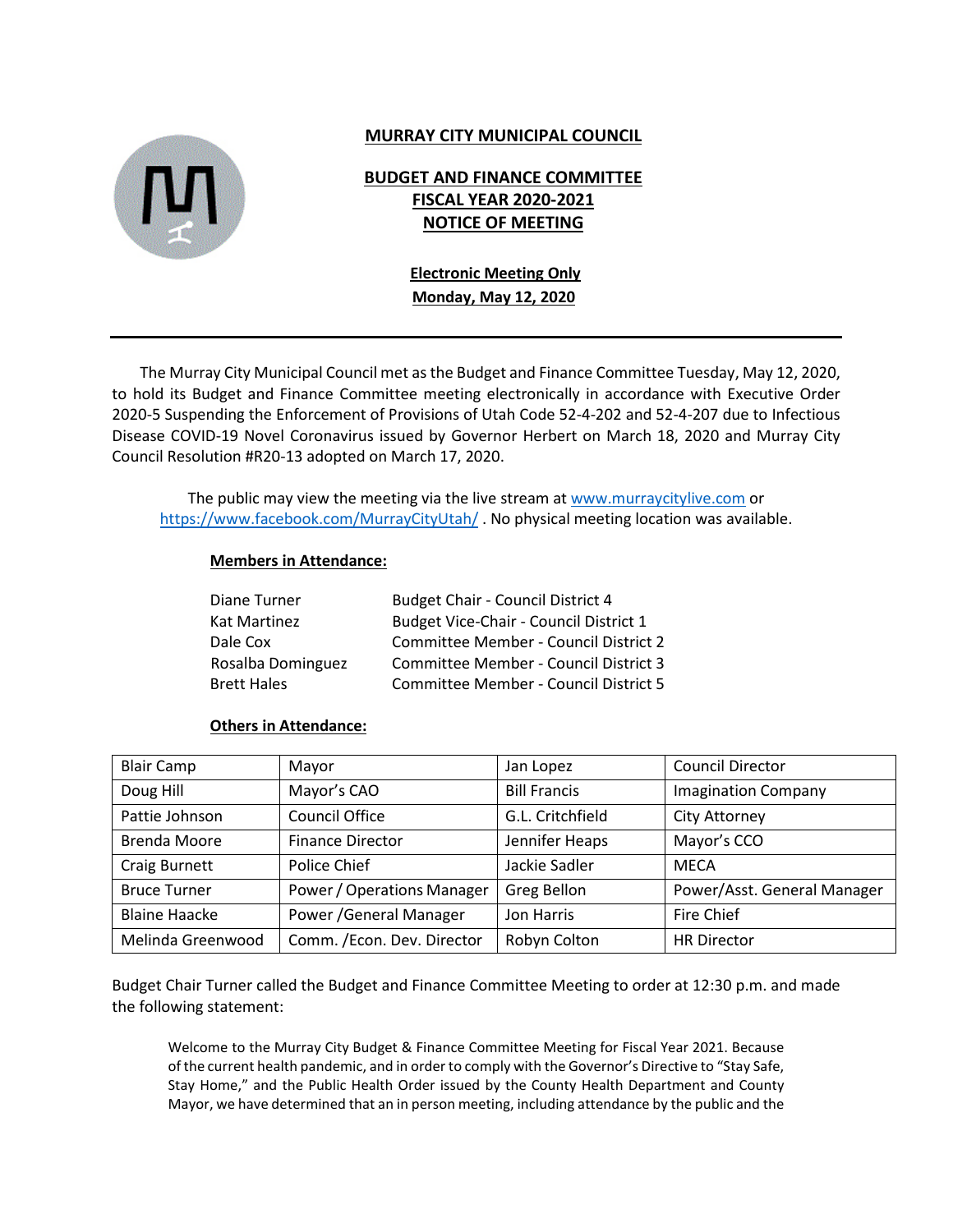Council is not practical or prudent. Therefore, this meeting will be held remotely through electronic means.

Each person is participating from a separate location. We are totally dependent upon the internet and technology to broadcast this meeting and to ensure that the public has an opportunity to view the proceedings, however, there could be a malfunction that is totally out of our control. We do not expect any issues but want you to be aware of that possibility. All Council Members are present.

Today the City Council is reviewing the Mayor's Tentative Budget for Fiscal Year 2021 with department directors. If you would like to follow along, the complete budget can be found on the City website at [www.murray.utah.gov](http://www.murray.utah.gov/)

I want to sincerely thank the Mayor's Office, the Budget Officer, and all department directors for the extensive hours of work and planning that has gone into the budget thus far. Because the state of the economy is unprecedented and future revenues unknown and difficult to estimate, the Council has asked each department to take further reductions in their budgets. We will be discussing those items today. The City Council had an opportunity to study the Mayor's Budget and has several concerns: Revenue projections; General Fund Reserve usage, and staffing.

We have researched historic Murray City sales tax revenue from the Recession of December 2007 to see how that period affected the City. We found that the first full year was relatively mild, however, by year two, the City lost 12.5% in sales tax revenue. And Murray did not reach its prerecession year sales tax revenue until 2015, eight years later.

General Fund reserves are intended to compensate with emergency funding when unexpected downturns occur. In this situation, we do not know how long the current downturn may last and want to protect our reserves as much as possible. (Or to get us through this emergency.)

The Council recognizes that Murray City employees provide outstanding service to both residents and businesses in our community. The Council acknowledges the experience, knowledge and expertise of City employees, and their dedication to excellence. The Council realizes the investment the City has in its personnel and the importance of retaining skilled, trained, and dedicated employees in the increasingly competitive governmental sector. It is our desire that no city employee lose their job due to the coronavirus pandemic, although, we will discuss whether we can in good conscience provide compensation increases when the future is unknown. We prefer to avoid future layoffs, furloughs, and reduction in benefits by maintaining the current compensation levels. We plan to review all decisions and look at revenues and expenses at Mid-Year Budget in January 2021.

Ms. Turner explained, due to COVID-19 department directors were notified ahead of time, with the request to prepare, include, and discuss the following seven items for their budget reviews:

- 1. FY 2020 Review the March 2020 Financial Report. What amounts do department directors feel will be unspent at the end of this fiscal year? Please be specific.
- 2. CARES Act How many employees are out, whether family sick leave or childcare gaps? Are those departments short staffed?
- 3. How much travel and training budget is critical to maintain required certifications and license renewals?
- 4. What would you cut if asked to decrease operations by 4%? Four percent should be figured on the total operations before the Administrative Allocation that decreases the overall budget.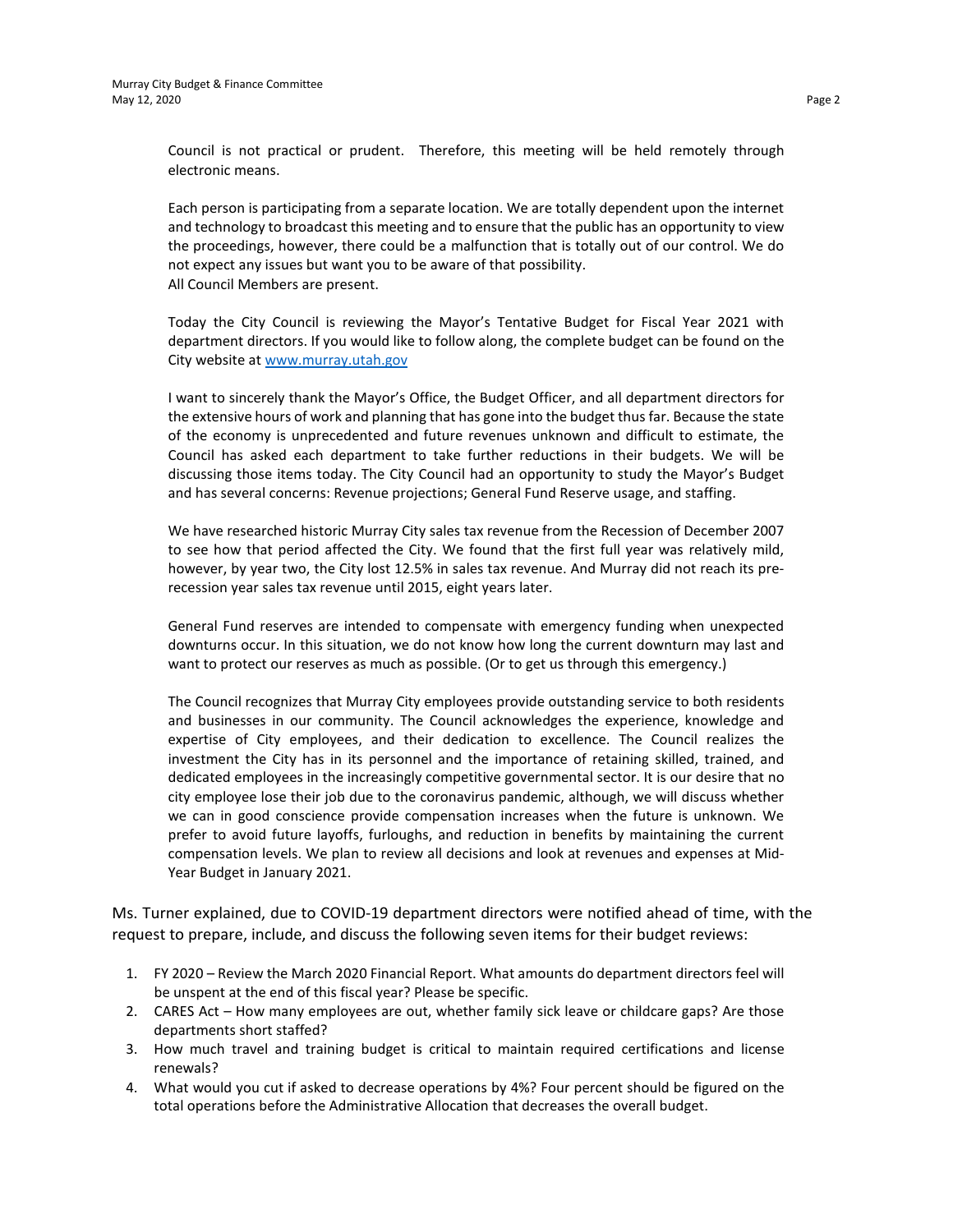This applies to General Fund departments and enterprise funds.

- 5. Analyze overtime to determine if this line item can be decreased. Be prepared to discuss and provide an estimate of amount.
- 6. Discuss CIP projects.
- 7. Discuss any other concerns directors may have.

(Hold harmless on 4% decrease in budget: Library, RDA, Central Garage, Retained Risk and Utility Billing.)

**Power Department** – Mr. Haacke noted senior management in attendance. He presented a balanced budget in the amount of \$40 million. The budget includes all *Capital* expenses for the next year; the *Transfers Out* of 8% to the GF (General Fund); all transfers for C*harges of Services* for other GF (General Fund) City departments; L*abor*; all *Operating and Maintenance* expenses; and the *Power Resource* budget, which is \$21 million. Mr. Haacke briefly discussed the overall Power Fund budget (pages 109-117), prior to addressing the seven items requested by the Council:

- Staff = 49 total employees.
- Capital Projects =  $$1.6$  million, which includes:
	- ° Replace old 1978 bucket truck, and three other vehicles.
	- ° Central substation engineering design.
	- ° Natural gas turbine rebuilds.
	- ° Penstock repair.
- Revenue = \$37 million. Mr. Haacke noted approximately 85% of revenue comes from customers metered sales.
	- ° *Large Commercial* = \$17. 8 million. Mr. Haacke said although only 4% of all meters belong to large commercial businesses, these sources provide close to half of the revenue.
	- ° *Small Commercial* = \$5 million
	- ° *Residential* service = \$11 million

Mr. Haacke noted other sources of revenue from impact fees, re-sale of power to UAMPS members, and connection fees. Metered sales projections are monitored from year to year, but the outcome is always dependent on weather, which greatly affects buying and selling energy.

- Expenses = \$37 million. Slight increases and nothing concerning.
	- ° Administration Operations *Building and Grounds Maintenance* ↑124%. New fencing.
	- ° Engineering Operations *Hydro Maintenance* ↑400%. Generator repair.
	- ° Distribution Operations:
		- o *Travel and Training* ↑ 108%
		- o *Materials* -*Overhead* = \$800,000
		- o *Materials –Underground* = \$150,000
		- o *Traffic Signal Maintenance* = \$600,000
	- ° Power Dispatch *Software Maintenance* ↑ 180%
	- $\degree$  Purchase Power = \$21 million (or \$1.8 million per month to meet the City's need).

Mr. Haacke hoped the budget next year would allow them to continue with the Navajo Reservation Service Project in the spring; celebrate Arbor Days, Fun Days, and set up holiday lighting. A handout was provided to address information requested by the Council. (See Attachment #1)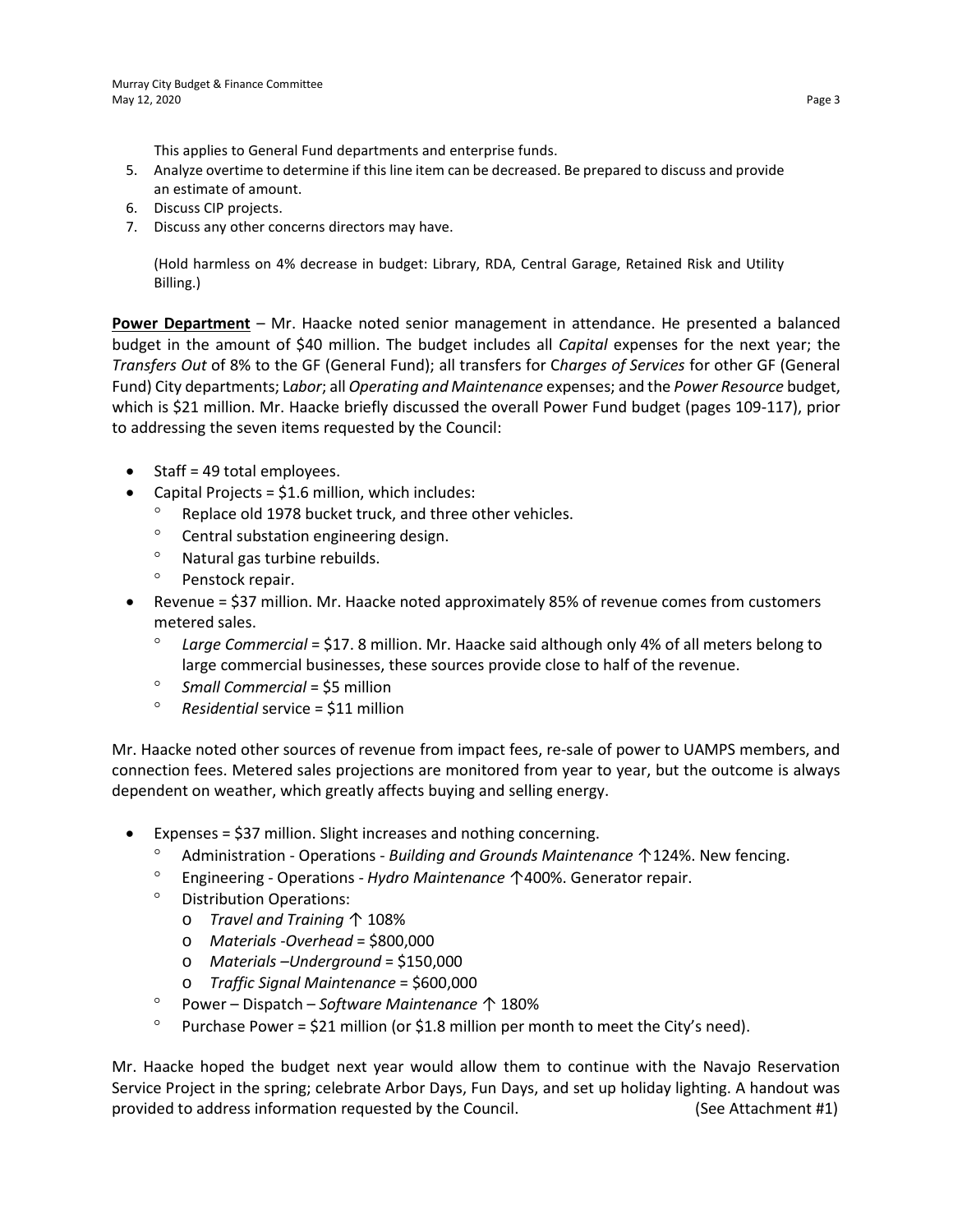- 1. Estimated Unspent funds = \$832,540. There was no discussion on the following details.
	- A. Administration = \$95,400.
	- B. Engineering = \$31,100.
	- C. Distribution =  $$566,378$ .
	- D. Dispatch = (\$39,300) overspent.
	- E. Arborists = \$153,900.
	- F. Metering = \$17,600.
	- G. NERC/Compliance = \$7,500.
- 2. CARES Act: To be discussed by HR Director, Ms. Colton.
- 3. Travel and Training = \$14,000.
	- A. Two apprentice linemen = \$2,000 for required training.
	- B. NERC (North American Electric Reliability Corporation) certifications = \$10,000 annually.
	- C. Arborists = \$2,000 for training and certification.
- 4. Operation Deductions of 4% = \$278,000. The total includes:
	- A. Administration  $\downarrow$  \$20,000 (by cancelling Public Power Week).
	- B. Engineering *Professional Services* ↓ \$13,000. (A planned rate study, and customer rate survey would be canceled.)
	- C. Operations T*raffic Signal Maintenance,* and *Di-electric Testing* ↓ \$220,000. Mr. Bruce Turner explained traffic signal maintenance was reduced from \$600,000 to \$400,000; and di-electric testing on boom trucks must be conducted each year. A discount was offered reducing the expense from \$40,000 to \$20,000.
	- D. Dispatch *software maintenance* ↓ \$25,000. (A contract will no longer be needed.)
- 5. Overtime = \$285,000 per year. The Murray Power Department is operating 24 hours a day, seven days a week. Employees are continually working to call back power, and address power outages that cannot wait until 8:00 in the morning. Many employees are on standby to address urgent matters. Standby employees required to carry pagers must respond, which include: one lineman, a substation-tech, an arborist, and one warehouse person. Mr. Haacke said the goal is to prevent Murray citizens from having four and five hour power outages, so overtime comes with a cost. Several power employees are also on call for emergency Blue Stakes, and other daily activity. Call outs, for bad storms, and heavy snow removal, all require overtime.
- 6. CIP: (See above) Mr. Haacke noted and discussed capital projects during his overall budget review.
- 7. Other Concerns: Mr. Haacke noted 12 employees participate in the step-plan; he expressed concernes about not funding pay increases. He agreed with Mr. Hill, enterprise funds are not the same as the General Fund. He said the power enterprise fund, is well prepared financially to pay for all power employees wage increases. He favored funding the step-plan.

Mr. Hill affirmed his comments from the previous budget meeting on May 11, 2020 about not reducing enterprise fund budgets, which includes the Power Fund. He reiterated cutting any enterprise budget does not help the General Fund. He clarified enterprise money does not come from sales tax revenue, or property taxes; it comes from rates. He said the administration does not believe revenue rates will go down, due to COVID-19 impact on the economy. He said citizens are still going to pay for power, water, and garbage services, and stressed cutting enterprise budgets have no effect on the GF revenue. He noted, as Ms. Moore specified in the previous budget meeting, the only thing that can be anticipated is that residents might not pay utility bills on time.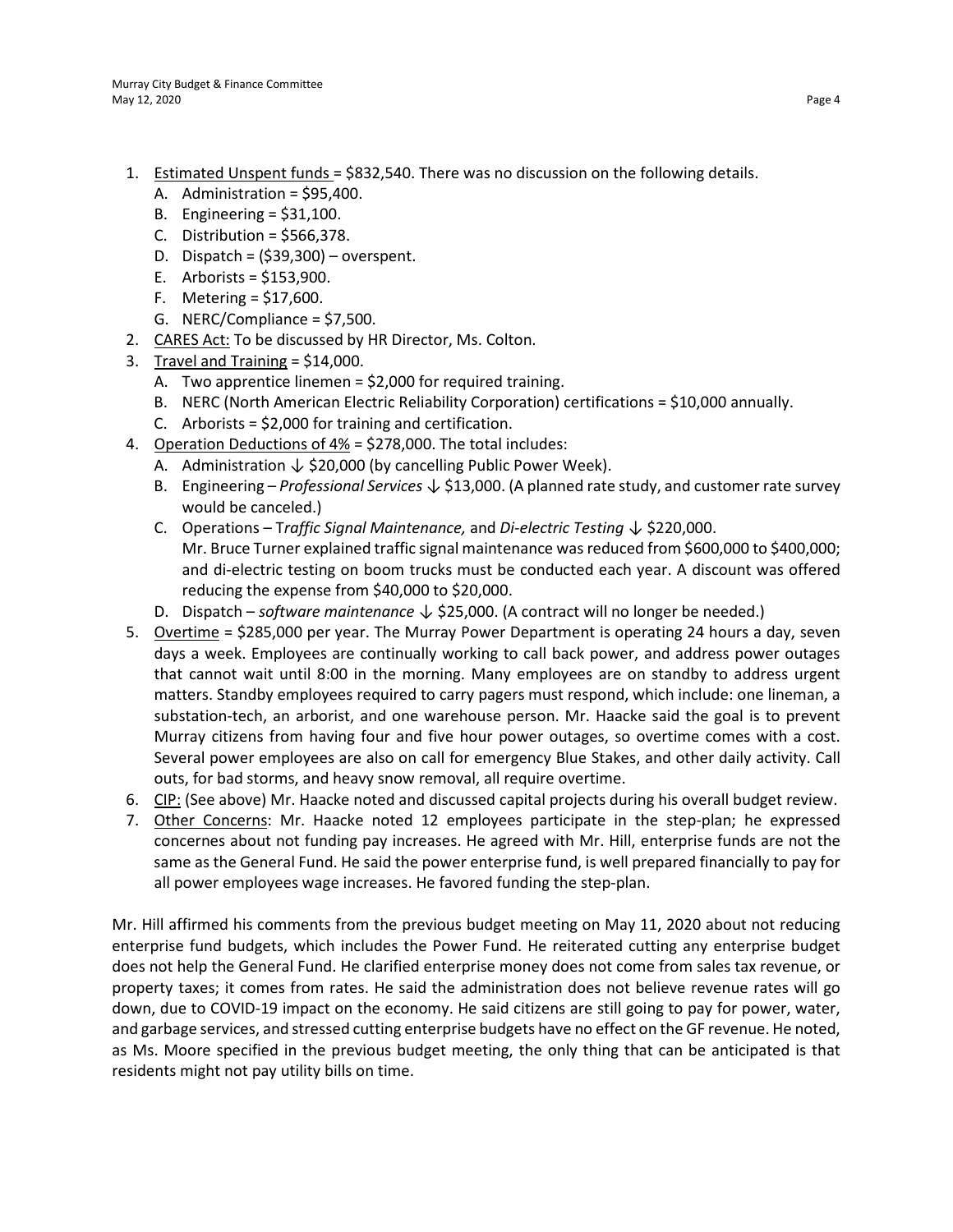He agreed it was the Council's prerogative to cut enterprise funds by 4%; reduce travel and training, and take away overtime; however, from the administration's perspective it did not make sense from an economy prospective. Mr. Hill thought it was important for new Council Members, Ms. Dominguez, and Ms. Martinez to understand that enterprise funds are separate from general funds. He asked them to keep in mind when contemplating reductions, which for example, money cut from traffic signal maintenance, would only remain in Power Fund reserves, as unspent dollars. Mr. Hill said to be clear, revenues would still come in, and what the City would have at the end of the year, would be projects not getting done, and money intended for projects staying in reserves for future use.

Ms. Dominguez shared her biggest concern that no one can predict what is going to happen; predictions cannot be made about rates, or what the economy will do. She said what we do know is that the economy is already in a slump. Whether the Council authorizes 4% cuts from each enterprise fund, or not, she believed money would not be coming into the enterprise funds as usual, as Mr. Hill predicted. She wanted to look at all enterprise funds anyway and see what would happen to better prepare. She stated whether new Council Members, or not, the Council should still look at the revenue for citizens and for each other.

Ms. Turner placed the enterprise funds discussion on contingency to be addressed on May 15, 2020. She confirmed she was aware of how enterprise funds function.

Mr. Haacke addressed Ms. Dominguez, to explain reserves are held in enterprise fundsto serve as a buffer with the rate, if rates go high, or low. For example, in 2001-2002 Power Fund reserves were \$16 million, when unexpected circumstances occurred with Enron that affected energy pricing on the Western grid. As a result, to meet astronomical power prices, the City spent \$3 to \$4 million more per month than usual because of the manipulation going on. The City dipped into reserves to help preserve the rate, until staff could recalculate and provide the Council with a rate modification proposal. He agreed with Mr. Hill, there is great value in having reserves in the bank to fall back on because when urgent matters arise, fast reaction is required that later requires a policy change.

Mr. Haacke confirmed by canceling Public Power Week, other celebrations, and reducing staff for basic repairs; instead of cutting into overtime, the 4% request was met. He did not want to stop having employees on call, which would affect reliability; because Murray City Power always wants to be to 99.9% reliable.

Ms. Turner requested the Power Fund transfer discussion be placed on contingency.

Ms. Martinez appreciated understanding the breakdown of overtime. She clarified she did not intend to cut all overtime. Unlike other jobs and departments, she ensured services that operate 24x7 like power, police and fire have valid reasons for generating overtime. She said her goal was to look strategically at overtime to see where reductions were possible. She noted sadly, it was interesting that events like Public Power Week, Fun Days, and Arbor Day celebrations would be eliminated naturally, as part of the state of emergency. Mr. Haacke agreed.

**CED (Community and Economic Development)** – Prior to addressing the seven issues, Ms. Greenwood briefly discussed overall budgets of three divisions that make up her department. (Pages 36-40) She discussed the following: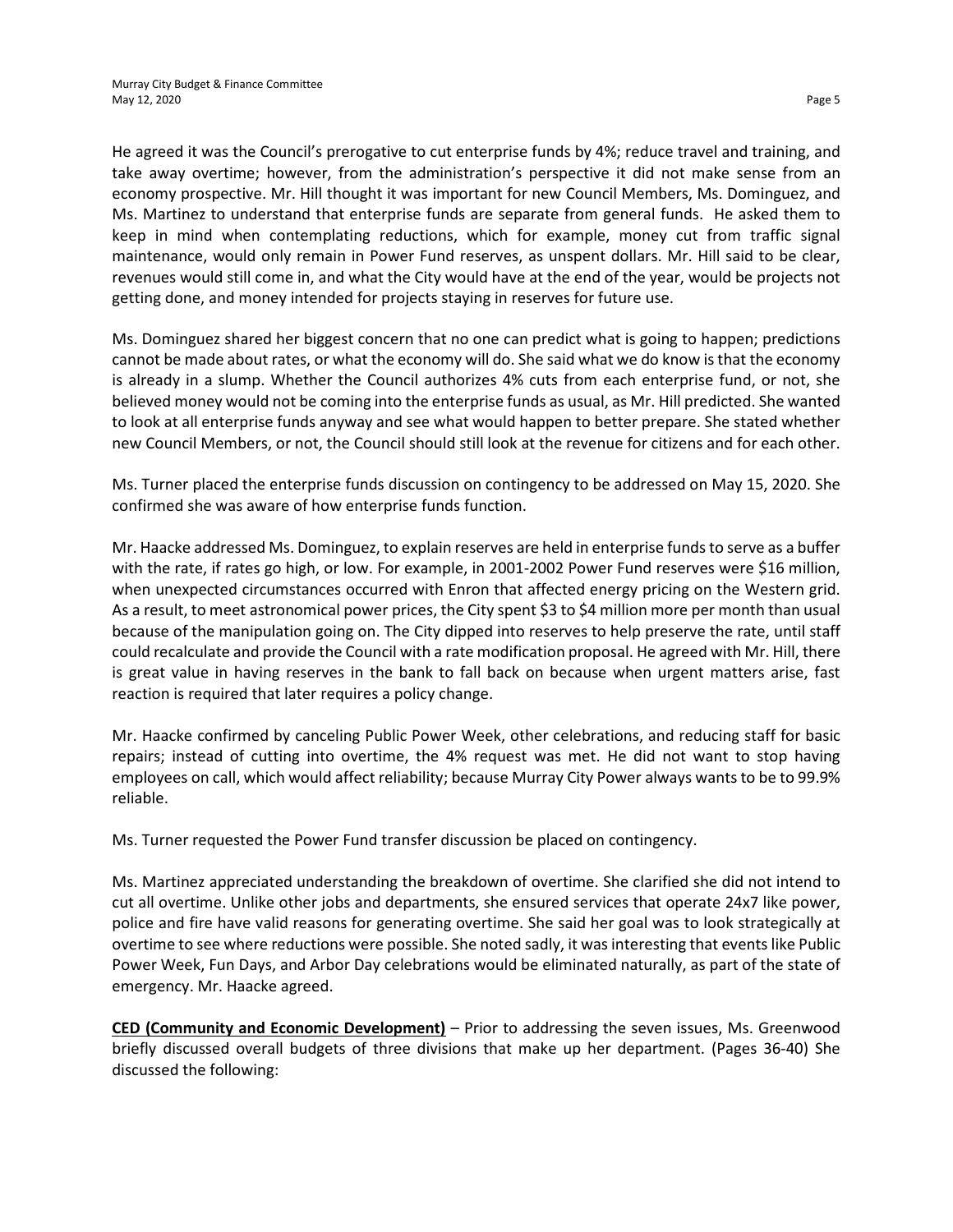CED Division: The CED is the parent of the entire department. Compared to last year, only minor changes occurred this year in *Salary, Supplies and Travel.*

- Staff: 2.
- Operations:
	- ° *Contributions to Chamber of Commerce*. The line-item was moved to Non-Departmental.
	- ° *Cell Phone Allowance* = \$1,560. To provide for CED Specialist, Mr. Baughman.

Building Division: The building division produces income for the City. Last year approximately 1,000 building permits were issued, providing \$2 million in revenue. Money is intended to cover all associated costs for providing this service, like salaries and expenses.

- Staff: A development services manager position was eliminated; it was proposed to eliminate the part-time plans examiner position also.
- Operations:
	- ° *Car Allowance*: No longer needed, due to eliminating the service manager position.
	- ° *Books and Subscriptions* = \$2,400.
	- ° *Travel and Training* = \$7,000.
	- ° *Small Equipment* ↑ *68*%. A request was made for a new copy machine, including annual maintenance costs. The machine will also be utilized by the planning division.
	- ° *Professional Services* = \$70,000. Due vacancies in staff, an increase was noted for bringing in consultants and building inspectors.

Planning and Licensing Division: The planning and licensing division also generates revenue for Murray. Last year 4,000 business licenses were issued, providing \$750,000.

- Staff: 5
- Operations:
	- ° *Uniform Allowance* = \$250. For Code Enforcement officers.
	- Car Allowance = \$1,800. Coverage for one employee.
	- ° *Small Equipment* ↑ 60% for new copy machine.
	- ° *Weed control* ↑ 44%. The budget went from \$4,500 to \$6,500, due to a change in the contracted provider.
	- ° *Chamber of Commerce*: Moved to non-departmental.
	- ° *EDCU* (Economic Development Corporation of Utah): Moved to CED budget.

Ms. Turner asked about EDCU functions. Ms. Greenwood confirmed EDCU is a public/private partnership that works with state and local government to provide services, in return for the annual membership fee. For example, to save money last year, EDCU designed, created and provided material she dispersed at a Las Vegas development conference.

Ms. Dominguez asked if building and planning divisions revenue was combined in the GF. Ms. Moore confirmed all GF revenue is itemized, and the total was recorded under F*ees for Services*, which was money from issuing building permits and collecting planning fees. She would provide an updated list after closing out the budget in April. Ms. Dominguez asked if Ms. Greenwood had seen revenue increases. Ms. Greenwood explained over the last few years the trend was continuous with annual increases of 4% to 5%. Due to COVID-19 budget impact this year, she did not anticipate any increase in either division. She noted planning and zoning applications produce approximately \$20,000 annually.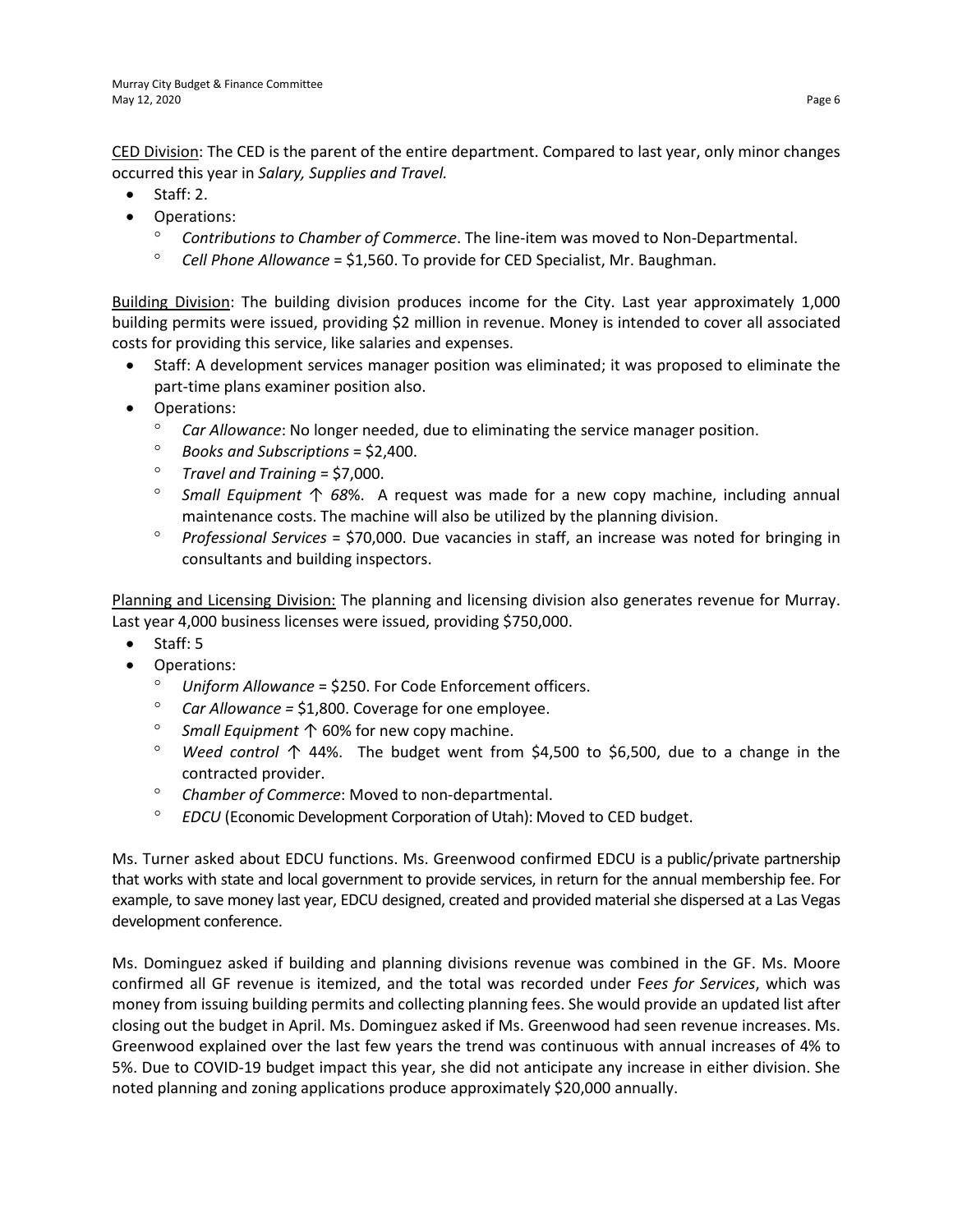Ms. Moore noted a subtotal of \$1.6 million for - *Licenses and Permits* (page 14), in GF revenue reflecting a 4% reduction; where she applied decreases to several budgets in CED. She said because things are very unpredictable, she would not rely on past income totals, which is why she made several reductions.

Mr. Cox agreed it was a wise decision because Murray is running out of property quickly, as well as, having to deal with the impact of COVID-19. Ms. Moore said that was the general thought since 2011, but building permits consistently increased since that time; she agreed property would eventually run out. Ms. Greenwood added, building permit revenue included tenant improvements, and commercial remodels, which would always continue, however, an expected downward trend was obvious since COVID-19.

Ms. Greenwood reviewed her requested budget information. The following was detailed:

(See Attachment #2)

- 1. Estimated Unspent funds:
	- A. CED = \$20,000. Includes \$4,200 in non-personnel expenses, and one unfilled position.
	- B. Building = \$77,000. Vacant positions, and \$2,100 in operating expenses.
	- C. Planning = \$63,088. One retirement, one unfilled position, and \$14,000 in operating costs.
- 2. CARES Act: None.
- 3. Travel and Training:
	- A. CED = \$2,000. No required certifications or licensing.
	- B. Building = \$7,000. Most critical, due to required and on-going licensing and certifications.
	- C. Planning = \$9,500. Only one employee requires job description certification, which amounts to \$1,200. Ms. Greenwood confirmed, due to COVID-19, more than half of the budget could be cut from this division, because national training opportunities for other positions are limited.
- 4. Operation Deductions of 4%:
	- A. CED = \$800. Spending cuts were noted in *Dues and Memberships*, *Travel and Training, Supplies*; and *Miscellaneous* line-items.
	- B. Building = \$4,700. Reductions include expenses in S*upplies*, and T*ravel and Training*.
	- C. Planning = \$3,389. Includes T*ravel and Training*, *Professional Services*, *Supplies*, and *Miscellaneous* spending.
- 5. Overtime:
	- A. CED: No required overtime.
	- B. Building = \$4,000. Due to lack of staffing and a vacant position. Overtime is critical.
	- C. Planning = \$4,000. Very little overtime is required, so the budget could be cut.
- 6. CIP projects:
	- A. CED: None
	- B. Building: None
	- C. Planning: None
- 7. Other Concerns: Ms. Greenwood expressed concern about training budget cuts. She said lack of training would create problems overall, as well as, dissatisfaction among employees. She noted the importance of all required training and learning, whether to learn about new materials or have interactions with colleague, which keep motivation high during hard times. In the Building Division, there are three building inspector positions; two certified plans examiners; and one employee who requires certification. Therefore, training is critical to compliance with State law. She noted a struggle with workloads if positions go unfilled, and challenges without overtime, due to limited hiring options, frozen salaries, and vacant positions.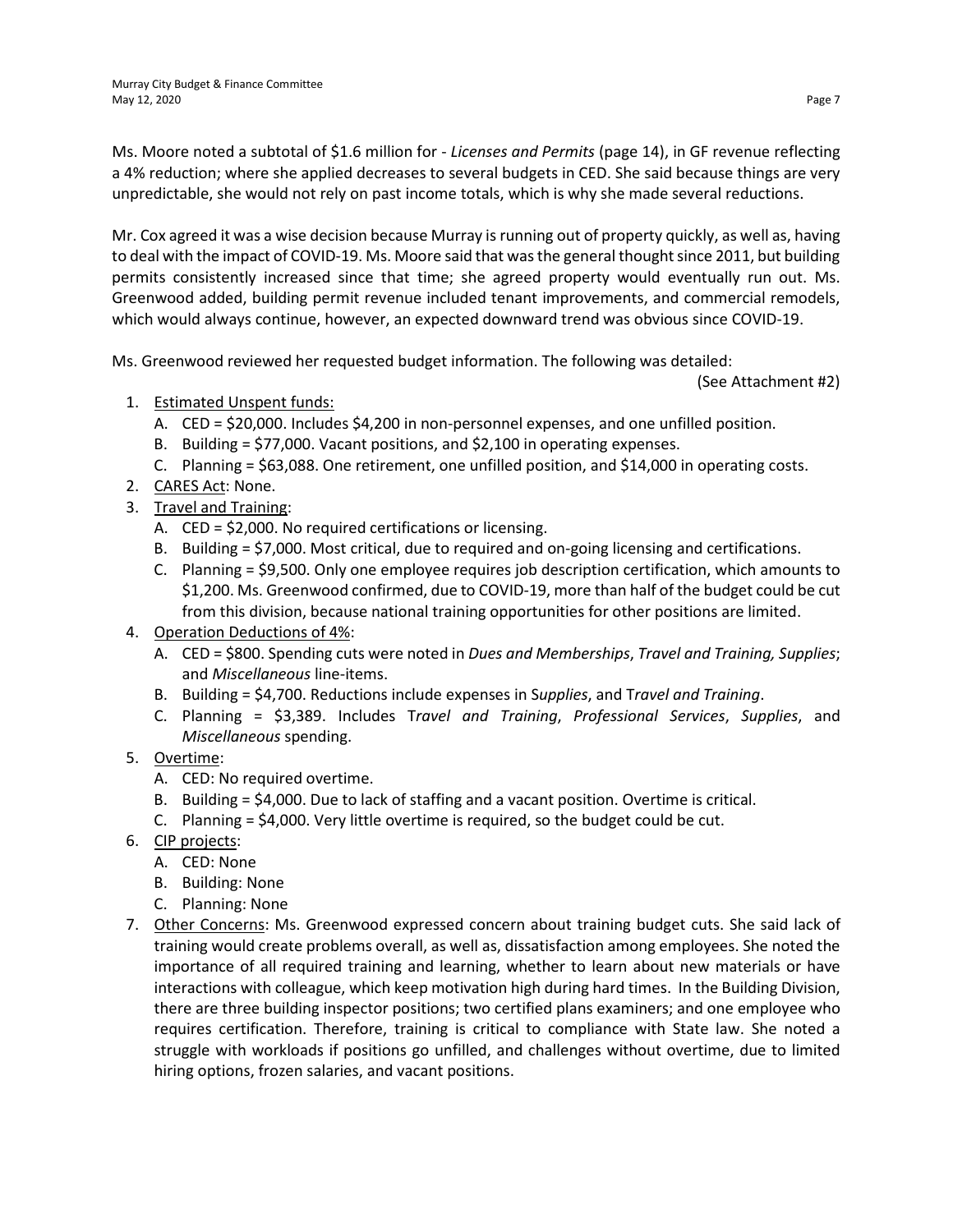Ms. Turner said she is a very strong proponent for travel and training for all City staff. In a world that is crazy with unclear vision about how long the pandemic would last, it was important to be cautious. She agreed it was not an easy time and appreciated Ms. Greenwood's work to help analyze budget challenges that would help maintain jobs and ensure services important to the City.

Mr. Cox agreed with Ms. Greenwood and other department heads; he expressed support for funding the step-plan, and thought the problem was in finding a way to fund it. He reviewed during his first year of service, the Mayor's proposed budget addressed wage increases, which at the time required property tax increases- the Council approved; there would also be additional small tax increases a second and third year. He noted this is the third year into the step-plan, which requires a property tax increase; he said in no way could that be implemented at this time; and he did not foresee property tax increases next year.

As a result of COVID-19, and the noted significant decrease in sale tax revenue, he expressed concern about future sales tax generation. However, he was adamant in finding a way to fund the step-plan. He hoped by the end of all budget meetings this week, the Mayor and Ms. Moore could find the funds needed. He confirmed by the end of this FY 2020-2021 budget year, the City would have spent three quarters of the City's reserves, with an uncertain future. He thought the matter was urgent, and suggested funding the step plan in such a way that was fiscally responsible to avoid other, more drastic changes over the next two years. He affirmed it was not that the Council did not want to give pay raises; he favored funding the step plan.

Mr. Hales expressed concern about delayed building inspections, and filling vacant inspector positions. He supported training and finding ways to address limited staff. Ms. Greenwood thought the slowing of issuing building permits and conducting inspections would continue; however, limited staff was able to keep up with a steady demand so far. She said hiring a commercial inspector was critical, as well as, filling other necessary positions.

**Redevelopment Agency** – Melinda Greenwood. Ms. Turner noted the budget discussion would be delayed until the upcoming RDA meeting.

**Fire Department** – Chief Harris mentioned Executive Assistant, Ms. Lloyd and Assistant Fire Chiefs, Pascua, and Mittelman that were in attendance. Prior to reviewing the seven budget items, overall increases were noted, and general comments were made, as follows: (Pages 45-47)

- Personnel Chief Harris said personnel expenses amount to 85% of his total budget, which means 15% remains to evaluate limiting spending.
- Travel and Training: Chief Harris thought line-items *Travel and Training*, were misleading titles, because there was no intention to travel next year. He suggested a more accurate title would be training and recertification, due to the predominant number of State certifications required in fire and medical fields. Since COVID-19, unused travel and training money provided a savings; however, because recertification classes were extended, funding would be needed next year for all who had to delay recertification; and those who require recertification next year.
- Operations Suppression:
	- ° *Building and Grounds Maintenance* ↑ 8%. Chief Harris noted the new fire station is larger in size so there was an increase of about \$5,000.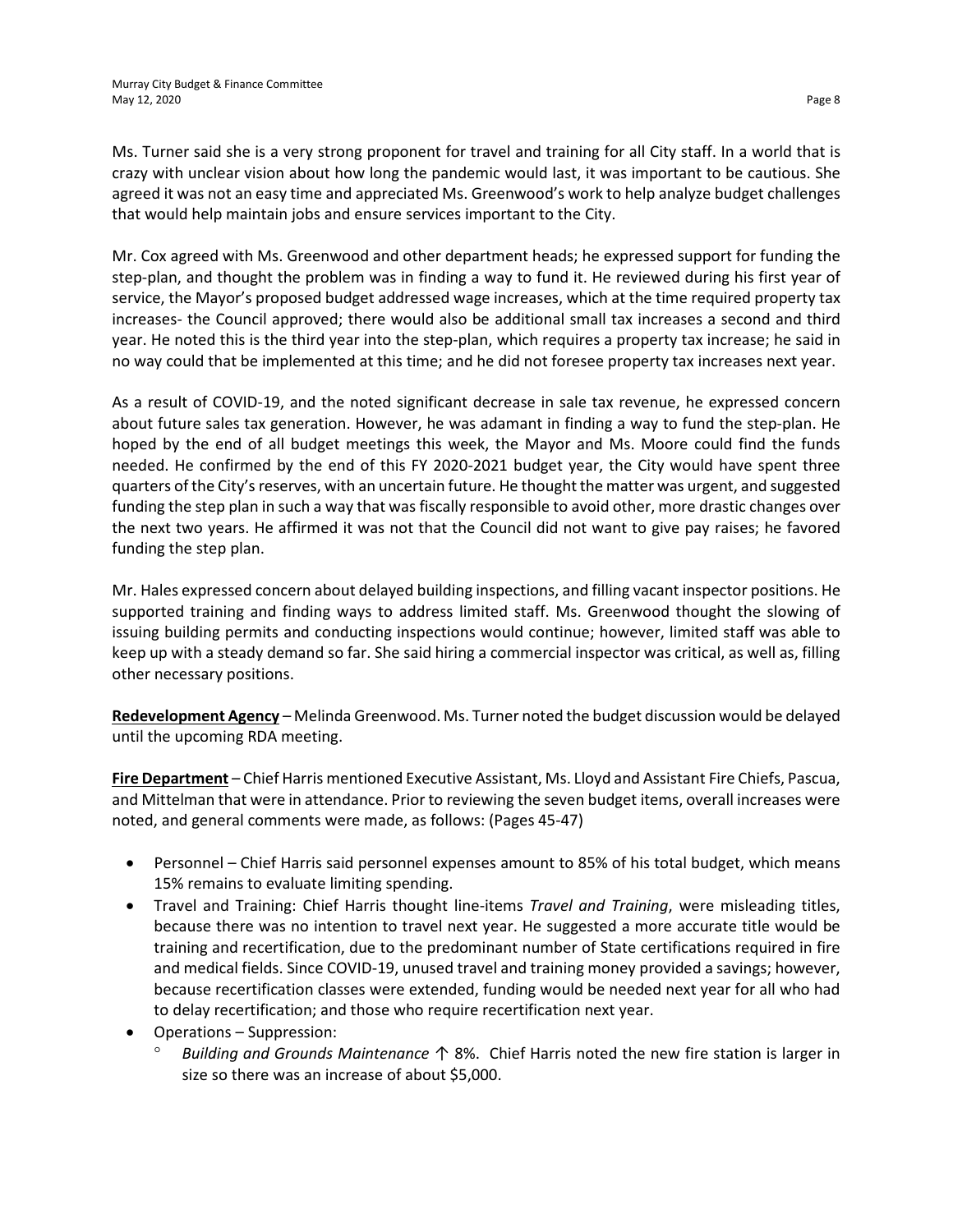- ° *Physicals*↑ 30%. The budget went from \$13,000 to \$17,000 because all firefighters are now required to have annual checkups.
- ° *Contract Services – VECC* ↑ 12%. The budget went from \$161,000 to \$181,000 for the assessment of call volume.
- ° *Utilities - Station 81* ↑ 22%. The larger facility requires more infrastructure, and higher usage.
- 1. Estimated Unspent funds = \$17,000.
	- A. Operations Suppression:
		- 1. *Travel and Training*: \$4,000 total. Due to cancelled training.
		- 2. *Supplies* = \$2,000. Operations *Medical supplies* ↓ 24%. Due to reduced call volume.
		- 3. *Fuel* = \$2,000. The overall cost for gas was less expensive this year.
		- 4. *Equipment Maintenance* = \$3,000.
	- B. Operations Paramedic:
		- 1. *Travel and Training* = \$2,000. Due to cancelled training.
		- 2. *Fuel* = \$1,000. The overall cost for gas was less expensive this year.
		- 3. *Vehicle Maintenance* = \$1,000.
		- 4. *Professional Services* = \$2,000.
- 2. CARES Act: No employees.
- 3. Travel and Training: Normal budget = \$46,000. Almost all training is required certification for: Administration, Suppression and Paramedic divisions; division budgets were reduced as follows:
	- A. Operations Suppression  $\downarrow$  \$3,000.
	- B. Operations Paramedic  $\downarrow$  \$5,000.
- 4. Operation Deductions of 4% = \$58,000. (Approximately)
	- A. *Travel and Training* total = \$8,000.
	- B. Operations Suppression: *Professional Services* = \$5,500. The cut would eliminate mental health tests, and predominant cancer testing that provide early warning signs, for first responders.
	- C. Operations Administration: *Part-time Wages* = \$5,000. Some part-time hours would be eliminated that affect fire sprinkler tagging and testing, maintaining Knox boxes, and community outreach. Chief Harris noted the budget for part-time wages increased, in order to save them from hiring full-time personnel.
	- D. *Overtime* = \$40,000. (An additional savings of \$5,000 to \$6,000 was possible since Murray Fun Days would most likely be cancelled, which requires overtime.)
- 5. Overtime: The budget is \$425,000. Chief Harris could reduce it to \$385,000 but he was not comfortable lowering it any further. He explained \$176,000 of the \$385,000 is overtime pay used for Firefighters FLSA (Fair Labor Standards Act). The allocation is not optional, as FLSA mandates firefighters be paid overtime for hours worked in excess of 56 hours per week, based on a 40 hour per week. He explained Murray firefighters work 56 hours instead of 40 hours per week; so, every two weeks they get an extra 10 hours of pay, and this amount cannot be cut from the budget. As a result, \$209,000 is what he would have left to work with for meeting overtime needs.
- 6. CIP projects:
	- A. Refurbish one ambulance = \$200,000.
	- B. Air fill station = \$45,000.
- 7. Other Concerns: Chief Harris discussed an old fire truck engine that needs replacing. The engine has over 150,000 miles; this year repair costs were \$43,000, so he would like to see it funded within the next two years. In addition, he favors funding the step-plan. Chief Harris said he was instrumental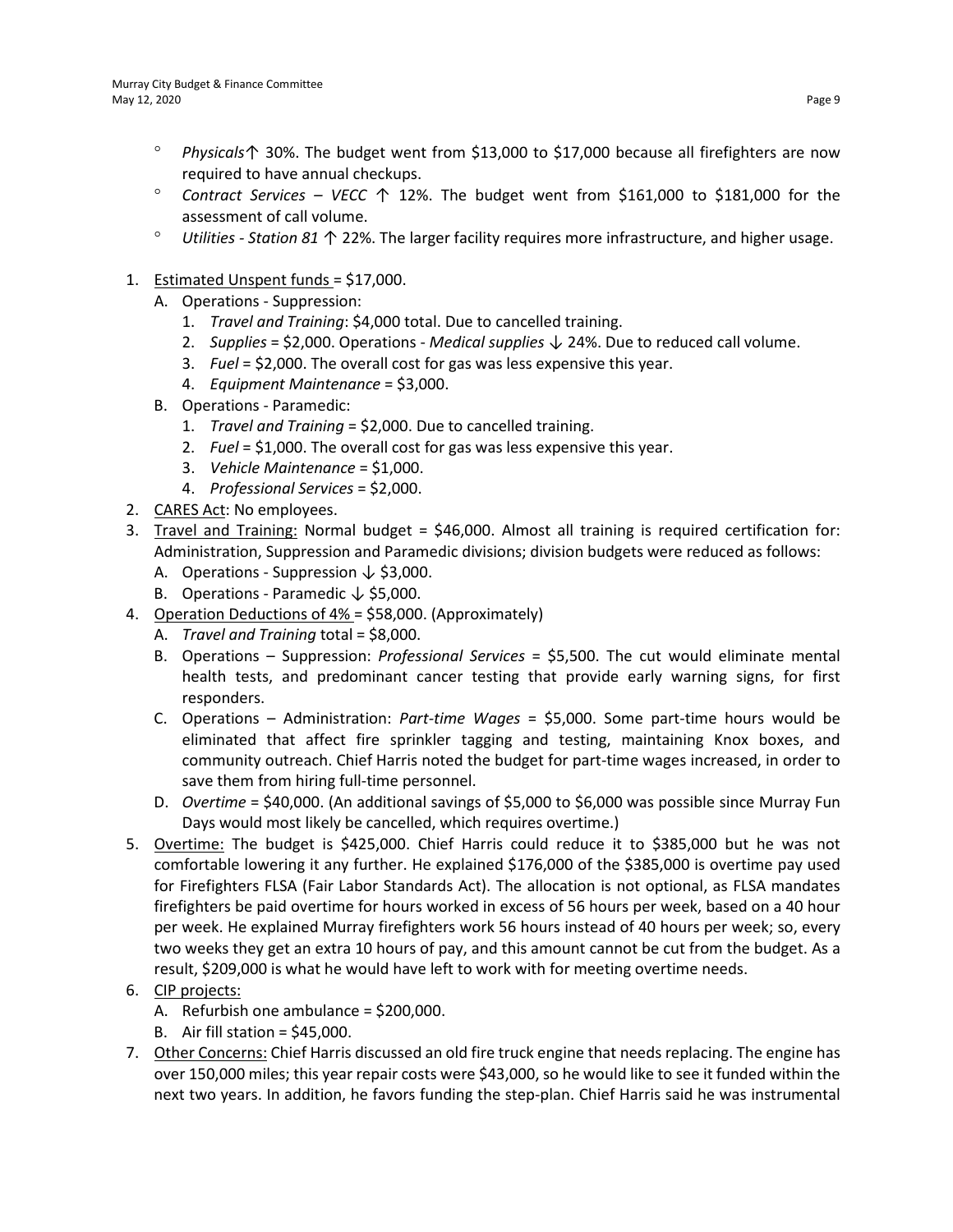in working to adjust pay scales related to implementing the plan. He shared concerns about freezing pay for existing employees, who might become disgruntled when in a couple of years, new hires come on board and receive higher pay, due to a more current wage. He thought fixing that problem would seem more of a bad situation than the one they just resolved by adjusted pay scales. He said after all the research that was conducted during the study, to compare Murray wages with other cities, he found salary and vacation time are the most valuable to employees. Therefore, when it comes to cutting budgets, he thought funding the step-plan was more important, than funding health care increases.

Mr. Cox and Mr. Hales commented in unison that cancer testing should not be cut from the budget. Chief Harris appreciated their support.

Ms. Dominguez asked if part-time staff had opportunity to become full-time firefighters. Chief Harris explained their approach to filling part-time positions, meant utilizing retired firefighters who often suffer from depression, suicide, and mental health challenges after leaving the force. These individuals are valued, and depending on their area of interest, they help with things like fire inspections, community services, and other outreach programs. Instead of using part-time positions as opportunities to instruct new people, positions are offered to a standing knowledge base who retired from the field. He said he is proud of the great program, by using a higher age bracket in areas that require a few hours each day.

Chief Harris led lengthy discussion to explain that over the last couple of years overtime runs out by the 3Q of the budget year; at this point he lowers his minimum staff by one person to stay within budget, which deems impossible to manage. Even with his earlier request to raise his overtime budget to \$425,000, the situation is still trying. This year, due to COVID-19, the Chief devised a new plan, which is to operate one person short the entire year. Instead of running 3 people on one engine, and 2 people on an ambulance, enabling them to work together or separately, he would put 2 employees on each vehicle.

He said the decision was painful because it means the two responding vehicles would no longer operate together because an engine cannot run with only two firefighters. As a result, this puts a fire station out of service, and any calls at this point go to the next closest fire station. By operating with one less responder, the City is basically one station short, which would be a common occurrence. He confirmed this move would cause delay in services, but it would maintain the \$358,000 overtime budget.

Mr. Hales expressed concern and did not want to see emergency services suffer. Chief Harris shared those concerns but understood tough decisions the Council was facing in relationship to every department cutting their budgets. He noted sickness and injuries with lengthy absences, also cause overtime.

Ms. Dominguez understood the topic of reducing overtime was difficult to address; she recalled his request to increase the overtime budget; and his efforts to resolve overtime challenges during the midyear budget review. She thought if the new strategy works best, she would support Chief Harris in his decisions; however, she suggested keeping the overhead to provide adequate service. She commended the Chief for good effort to meet the 4% budget cut request, and for devising a new plan.

Chief Harris said he would continue to monitor call volume as the year goes on to determine appropriate staff and overtime. He agreed during his mid-year budget analysis, he thought there was a point in which it made more sense to hire more personnel, than continue to pay overtime. He noted the \$400,000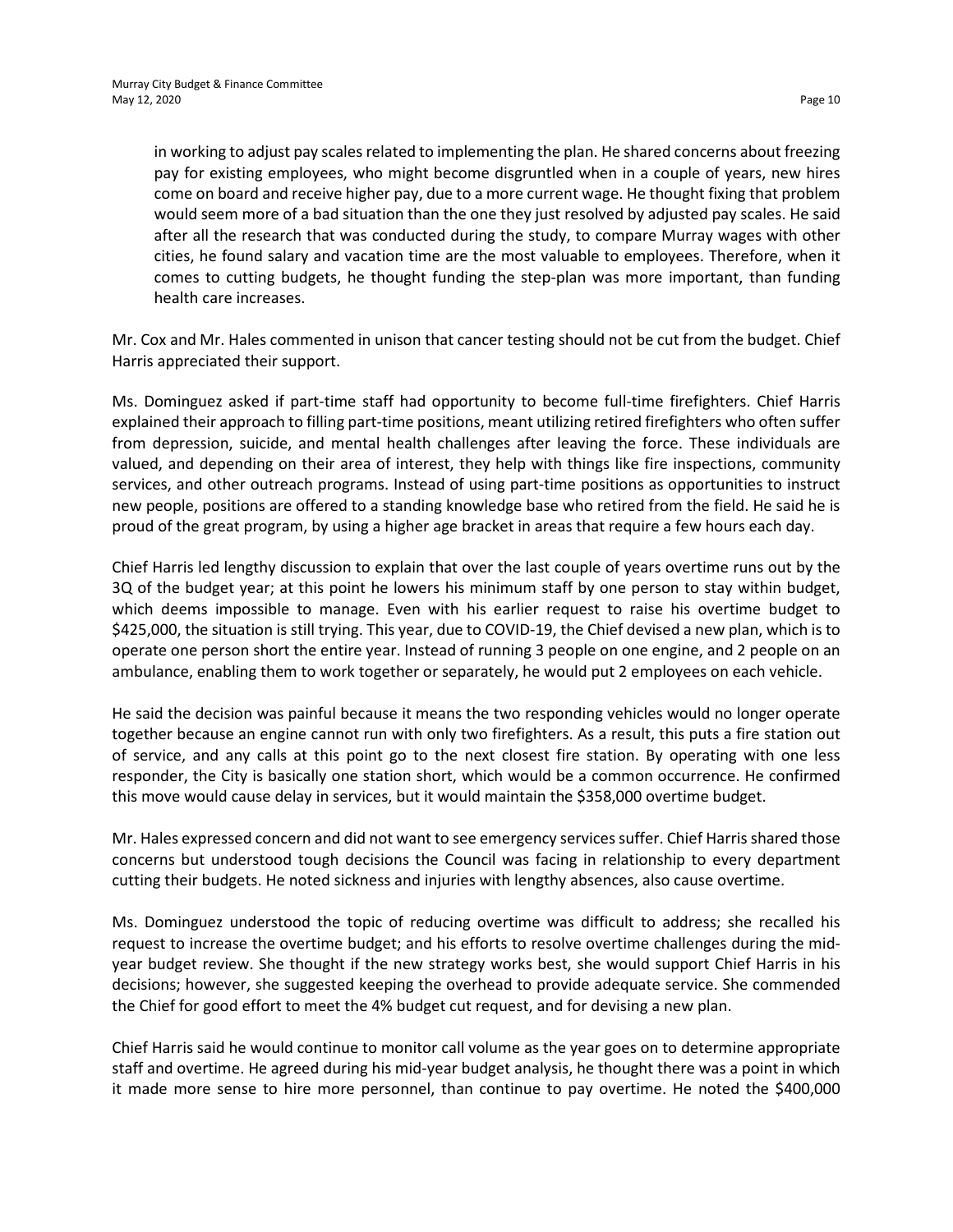overtime budget was close in comparison to hiring three more people, which is one person more, per shift. For now, the department would operate in the most cost-effective way possible.

Mr. Hales commended Chief Harris for speaking frankly about the step-plan at this time. He said it was best knowing what department heads think about it now, rather than later, before possible mistakes are made. He thanked the Chief for being bold and willing to share his thoughts about funding the step-plan, and noted it was a huge issue discussed by other directors.

Mr. Cox advised Chief Harris to not cut funding from budget items related to mental health and safety for firefighters; or services for the people of Murray. He said the men and women who serve in this manner are very important to him and the City, and their funding should not be put in the backseat. Chief Harris expressed appreciation.

Ms. Dominguez noted the past recession and asked how wages, and overtime compared to the current situation. Chief Harris reiterated his thoughts about freezing the step plan, which ends up reducing pay 1% or 2% behind everyone else; then soon 5%-10% behind, then up to 10% to 15% below others in the field. He said this was why the City implemented a huge property tax increase to bring pay back up to where it should be, comparatively.

Also, with the past recession tremendous compression problems hurt the ranks, which would occur again. He said when pay was frozen, the amount was too low to attract new hires, and so more money was offered to get people interested, which was more than what current employees were earning. A threeyear firefighter was making less than brand new employees. The ranking lasted four or five years, which affected morale, and long-term retainment. Another method to get back on budget, was an early retirement incentive; six months' pay was given upfront to retire early. The positions were not refilled, which saved the City a great deal of money.

Ms. Dominguez appreciated knowing failures and understanding what did work. Chief Harris explained after the last recession they avoided meeting with citizens about property tax increases to get back on track. Because all employee salaries were so varied, and to realize a fair pay scale, he had to research hire dates, promotions and pay histories for 60 employees, as if there was a step- plan to resolve the matter. In doing so, he discovered pay was very unfair across the board, where some employees were getting 3% raises and others received 20%. He said once the pay scale is frozen morale is never the same once hiring begins again, because indifference is was caused their biggest challenge. Therefore, he supported the step plan because it resolved many issues; it is much easier, and wages are no longer a problem to address. The step-plan keeps employees moving through the system, so that when people are hired, they are easily placed in the appropriate spot, which helps all department heads a great deal with determining pay.

Ms. Turner thanked Chief Harris for doing a great job, and said funding pay increases would be a hard decision; they did not want to lay anyone off, due to the impact of COVID-19, and would do their best to consider all aspects of the budget.

**Police Department** – Prior to addressing the seven budget issues, Chief Burnett reported an overall flat budget, with only one increase. (Pages 41-44) He noted funds are utilized for exactly what is needed, and highlighted the following: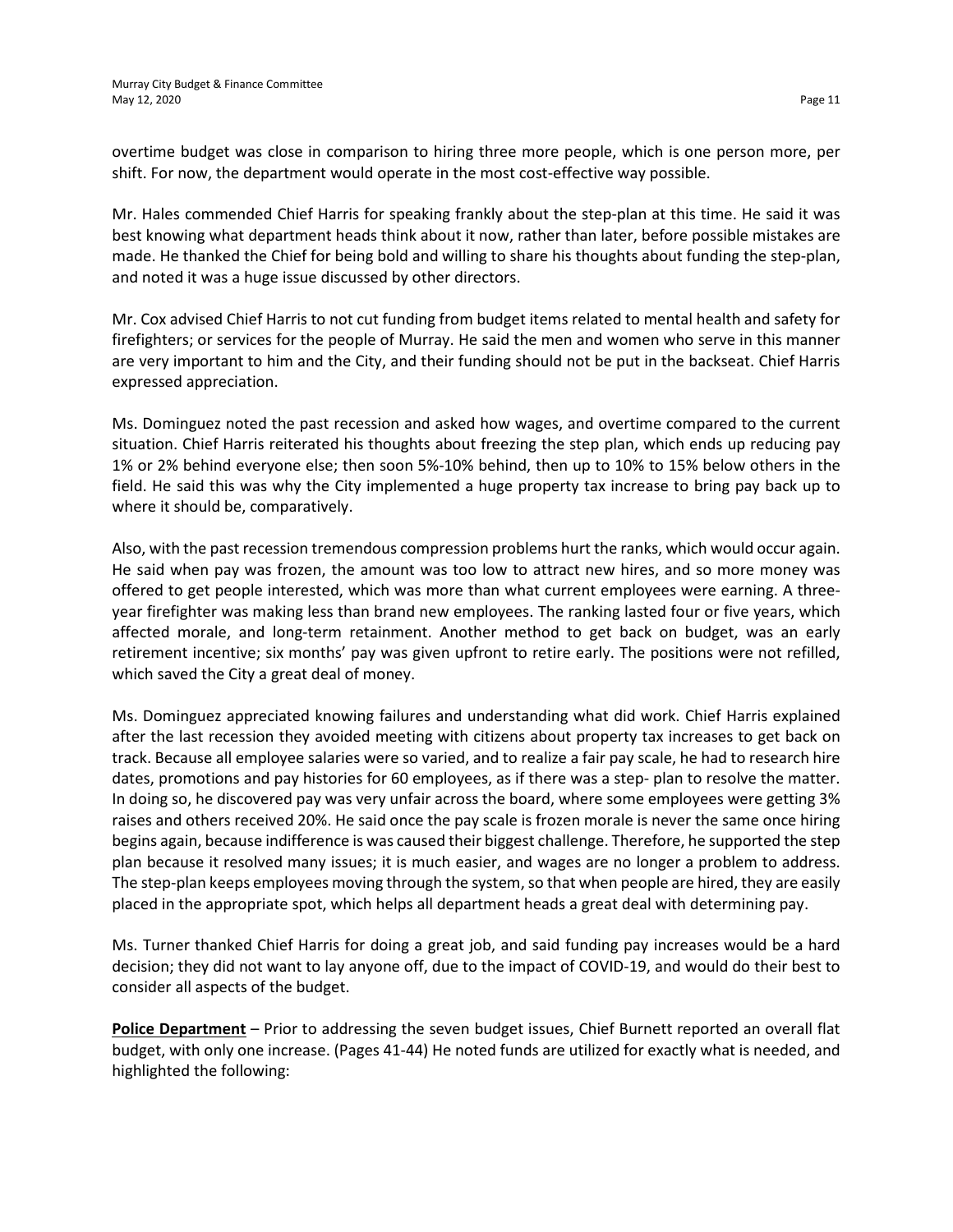• Operations – Administration – *Professional Services* ↑ 7%. The annual contract with Lexipol was \$1,000 more this year. The company provides public safety policy and procedural manuals for law enforcement, fire and rescue, and corrections.

Ms. Turner noted *Risk Assessment* at 115%. Chief Burnett said there was no control over risk or fleet assessments and referred her to Ms. Moore. Ms. Moore said the increase was due to artificial deflation calculations last year, as noted in the May 11, 2020 budget meeting. The increase also included recalculations of more accurate liability and insurance premiums. Chief Burnett confirmed, and added the contract for animal control expired this year, so increases were anticipated for animal services also; the issue would be discussed later during the Committee of the whole meeting. Ms. Moore confirmed rent for the animal control facility would offset the 31% increase.

- 1. Estimated Unspent funds = \$69,989. (See Attachment #3 for complete details.) Chief Burnett outlined a lengthy spreadsheet to discuss unspent funds. Budgets affected include:
	- *Staff*
	- *Supplies*
	- *Travel and Training*
	- *Equipment*
	- *Crossing Guard Supplies*
	- *Cadets' Program*
	- *SWAT Supplies*
	- *Buy Money*
	- *DARE Program*
	- *Crime Prevention*
- 2. CARES Act: Two victim advocates employees required daycare funding. Ms. Colton would discuss.
- 3. Travel and Training: Officers are required to have a minimum of 40 hours of training to maintain State certification. Several specialty officers require additional training, i.e., SWAT, crime scene and lab; victim advocates; and motorcycle. Courses are taught by outside instructors, certified employees, and some training takes place out of state. Each year courses are evaluated to determine what is necessary. Much of the training is not optional; therefore, certifications can be lost if not completed. Travel is kept to a minimum, and often grants provide for those expenses. Chief Burnett said the training budget is very critical to the force, which ensures well-trained, certified officers. This keeps the City out of litigation, by keeping up on current policies and laws. He said call volume dropped slightly, and most calls over the last 3-4 months are those in crisis, and more odd than usual. He said times have definitely changed and needs are more unusual; people are struggling, and officers are usually the first to help people find resources. He stressed this is important to continue training to keep officers safe and keep communities safe. Simple complaint calls are rare, many calls are now welfare checks, mental health calls, shootings, and stabbings. He said the times are strange for everybody, which includes the types of things officers must handle on a daily basis.
- 4. Operation Deductions of 4% = 97,281 (4.3%) (See Attachment #4 for complete details.) Chief Burnett said the budget was streamlined to where they had not asked for budget increases in several years. Most line-items were standard for the last ten years; therefore, careful consideration was applied to meet reductions requests. A lengthy spreadsheet was discussed to review possible reductions and savings. The 4% budget cut would affect the following categories: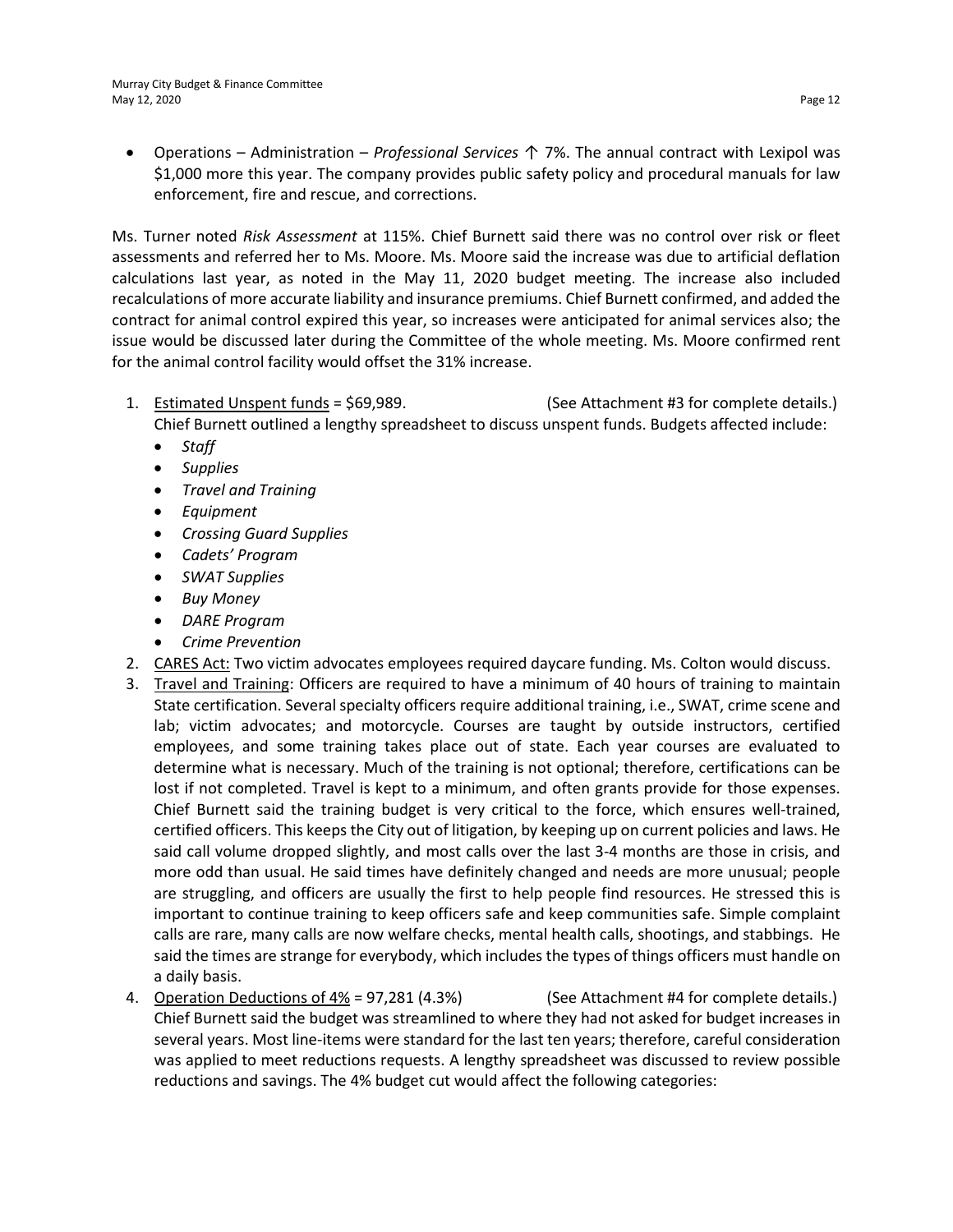- Operations Administration: Staff/one *part-time employee*, *cadets*, the number of new hires would be reduced; *Overtime*, T*ravel and Training*; S*upplies*, *Criminal Record Services*, and *Miscellaneous*.
- Operations Patrol: *Radar Gun Replacement,* and *Equipment Maintenance.*
- Operations Investigations: *Small Equipment*.
- Operations *–* Community Service*: Crossing Guard Supplies, Cadet Supplies/Uniforms, SWAT Supplies, Small Equipment, DARE Program,* and C*rime Prevention*.
- 5. Overtime = \$173,000. Chief Burnett said by comparing what was spent last year, it was possible to cut \$13,000 from the overtime budget. He said like other departments, overtime is critical to the safe operation of the department. Overtime is needed to backfill patrol shifts when vacation, sick leave or training occurs. It is necessary for covering detective, crime scene and SWAT call outs, and complex investigations; all of which are not predicable, therefore, it is difficult to determine where cuts can and cannot be made. There is no automatic overtime.
- 6. CIP projects: Police vehicle replacement = four cars purchased in 2013 and 2014. Chief Burnett said the fewer cars purchased, the more money spent on vehicle maintenance; six and seven-year-old cars need continual upkeep.
- 7. Other Concerns: Chief Burnett echoed other department directors stating that employees are of primary importance. He said the fight was hard to achieve current pay scales; and he was pleased that the police department was at full staff for two years now, and officers had not quit to go to other agencies. Murray officers love working for Murray; therefore, maintaining a happy staff helps the department overall, especially by keeping overtime down.

Ms. Dominguez asked if any of the cancelled travel and training was for required recertification. Chief Burnett reported all officers are up to date on their required State training at this time; however, next year required conferences and classes are essential.

Mr. Hales favored the DARE program and did not want to see it go unfunded. He thought the program was very important for upcoming future generations, and kids should continue to receive t-shirts, and educational and promotional items that promote the DARE vision. Chief Burnett took note and expressed the same feeling but thought that reduction would not be as drastic as others. He noted other supply reductions, due to COVID-19 that included educational, and crime prevention materials for health and safety fairs, and the Fun Days parade.

Mr. Cox appreciated all Chief Burnett did to cut his budget, but he advised not to cut anything that puts officers at risk. He said funding for SWAT equipment and supplies; training, or anything that keeps the men and women safe, should be kept in his budget.

**Mayor's Office** – Ms. Heaps reported a flat budget the last year, noted the following line-items as significant; afterwards, she addressed the seven budget requests. (See Attachment #4 for details.)

- Operations:
	- ° *Mayor's Special Projects* = \$35,000. The budget pays for the annual legislative breakfast, the boards and commission dinner, employee ice cream day; and the Mayor's scholarship donations. Each year two graduating high school seniors are selected from both Murray High, and Cottonwood High School to receive scholarships.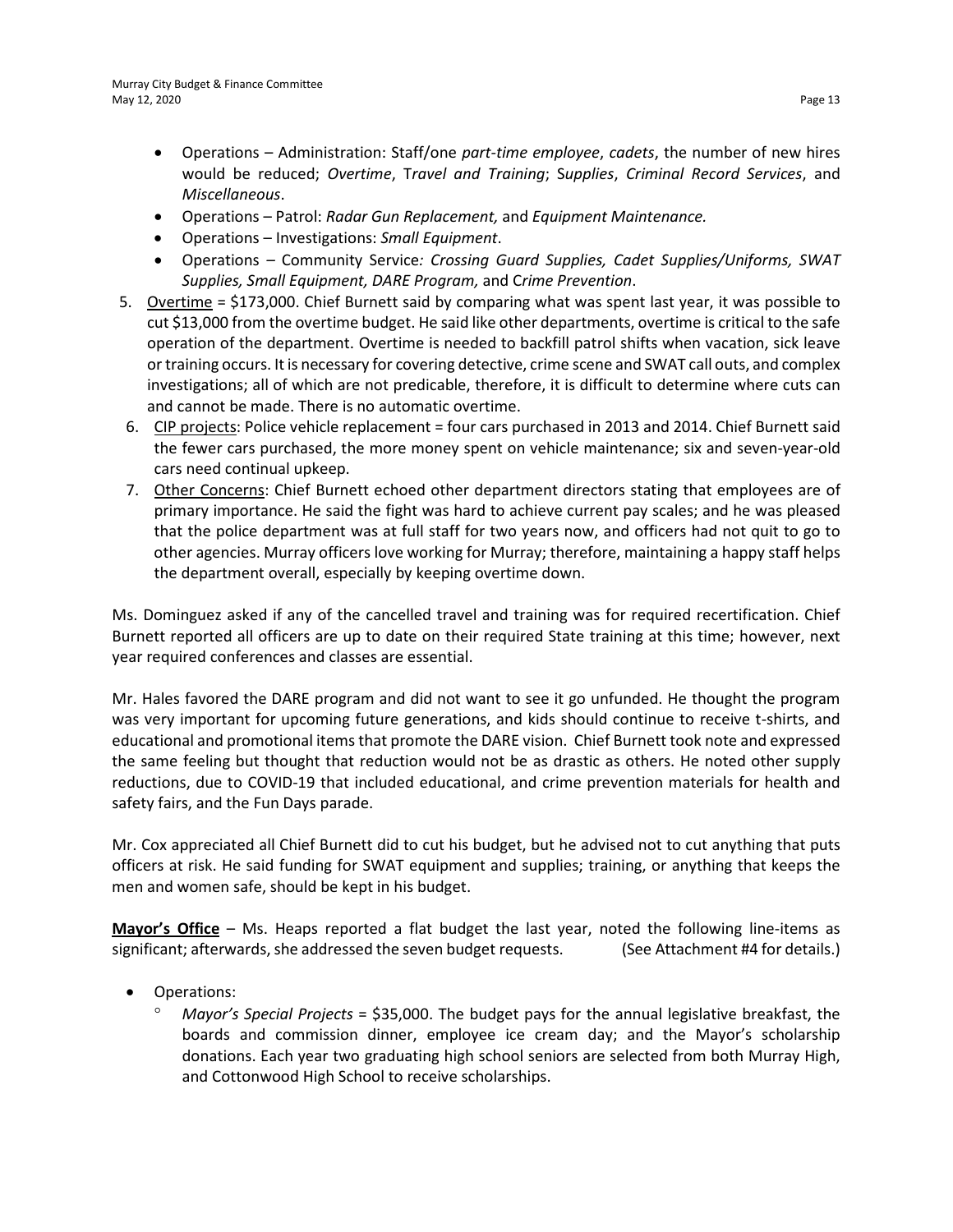- ° *Professional Services* = \$90,000. Two lobbyists are paid to attend the Utah legislative session, as Murray City representatives.
- 1. Estimated Unspent funds = \$36,218
- 2. CARES Act: No employees are using CARES leave.
- 3. Travel and Training: None.
- 4. Operation Deductions of 4%:
	- A. Mayor's Office *Part-time Wages* = \$3,700. A position will remain unfilled.
	- B. Non-Departmental = \$18,300. Proposed cuts would affect:
		- 1) *Supplies.*
		- 2) *Utah League of Cities and Towns*. (Still maintaining membership.)
		- 3) *Boys and Girls Club.*
		- 4) *Chamber of Commerce.*
		- *5) Youth Chamber.*
- 5. Overtime: None.
- 6. CIP projects: None.
- 7. Other Concerns: None.

Mayor Camp explained as budget cuts were analyzed, he determined that cash donations should also be reduced. Since his time of service as a Murray Council Member, the donation to the Boys and Girls Club fluctuated from year to year between \$75,000 and \$150,000; so, the current donation would be reduced by \$5,000.

Ms. Martinez noted the increase to the *Miss Murray Stipend*. She asked what the \$6,200 total was for, since there would be no Fun Days parade, or associated events, due to COVID-19. Mayor Camp confirmed the increase occurred six months prior to COVID-19, when a pageant representative approached the City because the Murray High School building was no longer available for future use; the cost was \$700. The reason funding was not completely cut from the budget was because it is still unknown whether the pageant will be held this year. If cancelled, funds would remain in the budget. He noted the total budget for the event is \$6,200, and without total financial support, the event would not be held.

Ms. Dominguez asked what the *City Newsletter* budget was for. Mayor Camp confirmed funding paid for publishing monthly letters written by Murray elected officials to citizens, noted inside the Murray Journal.

Ms. Martinez inquired about alternative ways of recognizing *Boards and Commissions'* volunteers, since the annual dinner may not be possible. Ms. Heaps said it was too early to tell because the dinner is held as late as February. Currently, they are determining whether to hold *Ice Cream Day* for employees, normally held in July. If both events are cancelled, a savings would result. Mayor Camp confirmed he would still recognize boards and commission members, which may not be with the traditional dinner. He would show great appreciation in some way for those who go unpaid and put in a lot of time and work for the City.

Ms. Turner asked about the *Car Allowance* budget of \$16,500; she thought it was high and asked for a breakdown. Ms. Moore confirmed car allowance was paid to three employees; Mayor Camp, Mr. Hill, and Ms. Heaps. It was noted that department heads receive \$4,200 per year, or \$350 per month. Ms. Turner questioned if the allocation was correct, which did not add up to the similar pay. Ms. Moore would re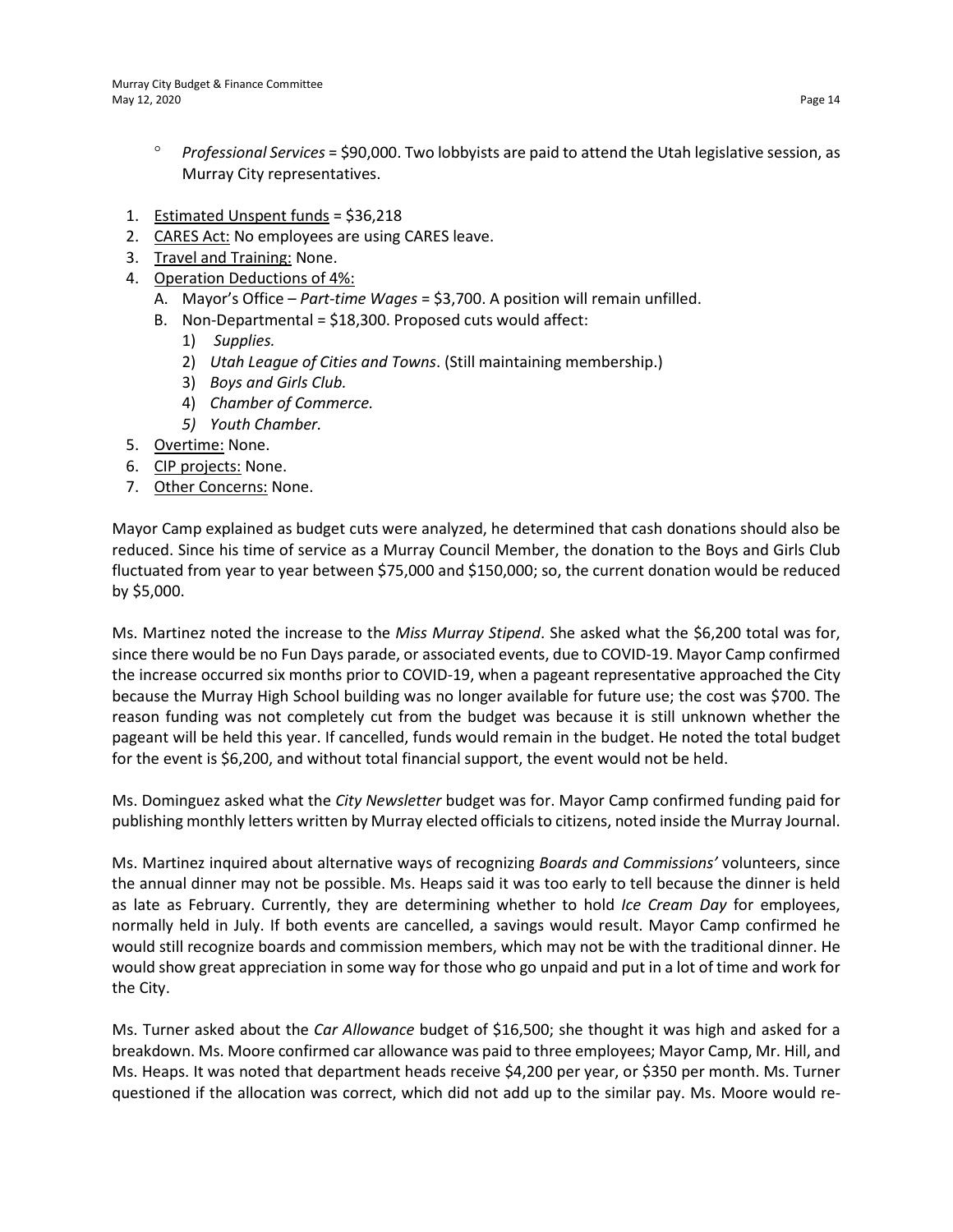evaluate and adjust if necessary.

**City Council Office** – Ms. Lopez noted the small budget, highlighted the following line-item, and addressed the seven budget requests.

- *Professional Services* = \$42,700. This budget is used for live video streaming of council meetings, and the annual financial audit.
- 1. Estimated Unspent funds = \$17,400
	- A. *Travel and Training* = \$9,700
	- B. *Meals* = \$4,000
	- C. *Supplies* = \$200
	- D. *Miscellaneous* = \$3,500
- 2. CARES Act: None.
- 3. Travel and Training: ↓ 66% or \$21,800. Ms. Lopez explained the council travel budget was decreased earlier in the year by Mayor Camp, and Ms. Moore. Therefore, travel for the APPA (American Public Power Association) was cancelled. Since then, Ms. Lopez decreased travel by another \$21,800, but local conferences and events for ULCT would remain available if held.
- 4. Operation Deductions of 4% = \$7,290
	- A. *Meals* ↓ \$3,300.
	- B. *Supplies* ↓ \$600.
	- C. *Miscellaneous* ↓ \$3,390.
- 5. Overtime: None.
- 6. CIP projects = \$30,000. Ms. Lopez confirmed money would be allocated for clean energy vehicles. The fund would build so other departments could pull from it when upgrading to clean energy. Ms. Moore commented the allocation was not included in the budget, because the City was not purchasing any vehicles this year, other than four police cars. She said \$28,000 would roll forward from last year.
- 7. Other Concerns: None.

Mr. Hales requested the council *Travel* budget, and other council benefits be placed on contingency. He hoped the Council would review their own car allowances in a similar manner, as the Mayor's office was expected. He asked about cutting the food budget for council meeting dinners. Ms. Lopez noted some funding was left in place for dinner meals going forward, which would not be provided for several months, depending on COVID-19 restrictions. Mr. Hales requested the M*eals* budget be placed on contingency.

Ms. Dominguez noted a 6% decrease in the *Admin Allocation – Wages* line-item. Ms. Lopez said it was a reduction based on the finance director's computations. Ms. Moore further added, in general the admin allocation is based on work that city departments do on behalf of the enterprise funds. For example, the attorney's office works on contracts, and the City Council approves budgets.

**Human Resources** – Ms. Colton said the budget was status quo from year to year. She noted two operational increases and addressed the seven budget questions.

- *Software Maintenance* ↑ \$800. A system used for employee performance evaluations.
- *Exams and Testing* ↑ \$500.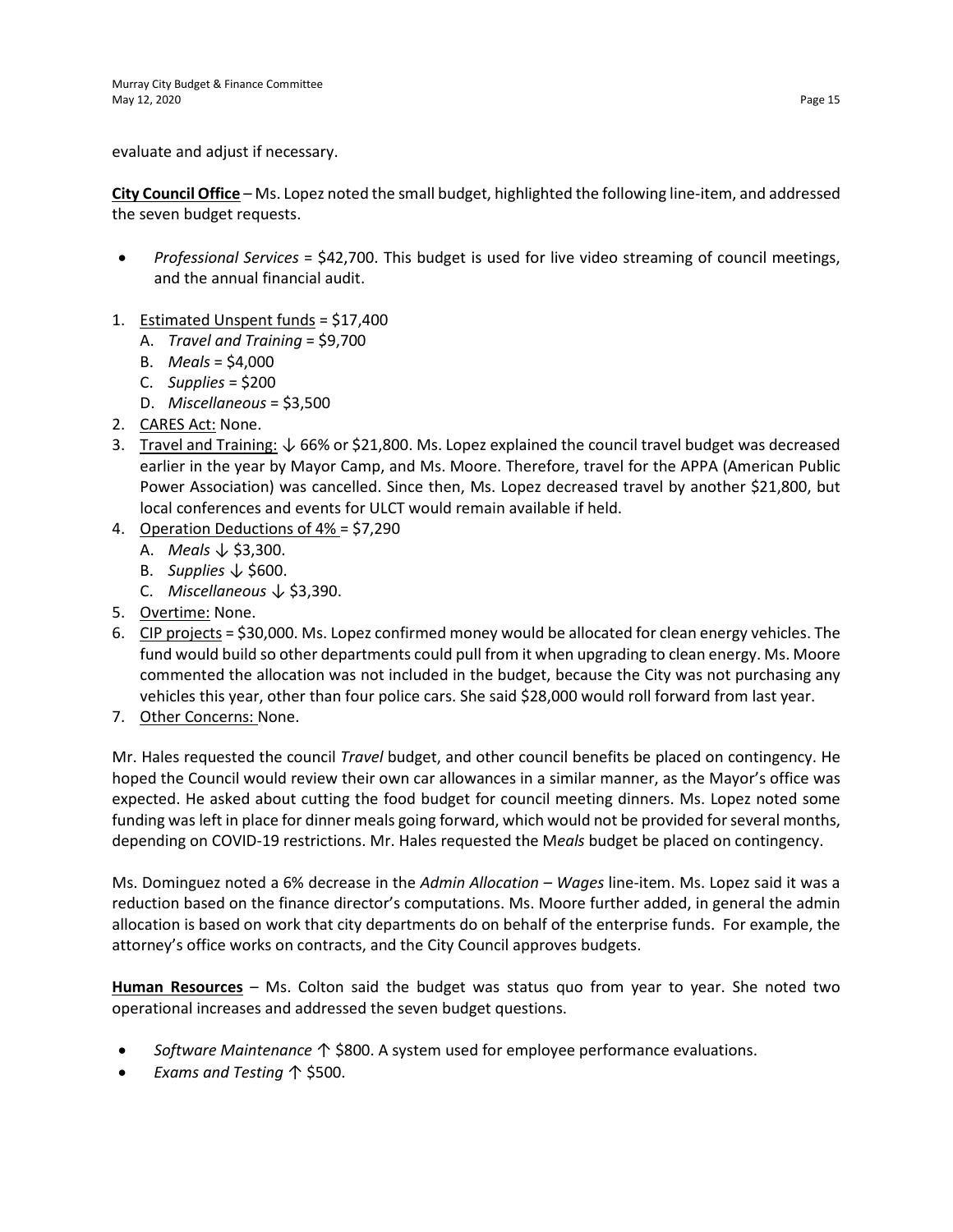Ms. Colton said although the budget went up \$1,300, it was kept neutral by making the following budget decreases:

- *Overtime* ↓ \$500.
- *Travel and Training* ↓ \$1,000.

Ms. Moore noted a 36% increase to the *Admin Allocation – O&M* line item, because a wellness program that benefits all employees was moved from non-departmental to the HR budget. A brief conversation occurred about how wellness program, creates challenges for employees to increases wellness and engagement. Mr. Hales said it was a successful program, which benefited the City greatly.

- 1. Estimated Unspent funds = \$41,700. Ms. Colton accumulated savings from *travel and training*, *professional services*, and one part-time employee who was not working, due to the crisis.
- 2. CARES Act: Ms. Colton is the person who collects CARES forms and applications from all City departments; a City-wide report was noted reflecting a total of five employees applied for COVID FMLA (Family Medical Leave Act) leave to care for children as follows:
	- One employee: Full-time leave.
	- Two employees: Working part-time and using the leave intermittently.
	- Two employees: Telecommuting part-time and using leave intermittently.
	- Seven employees: Applied for emergency pay sick leave.
- 3. Travel and Training = \$4,000. The budget was cut by 2/3, which would still allow Ms. Colton to attain certification that requires professional development credits. However, her staff would not be able to earn professional credits.
- 4. Operation Deductions of 4% = \$4,400. P*rofessional Services* ↓ \$4,400. Ms. Colton explained the line-item usually requires a budget of \$30,000; she proposed cutting it by \$4,400. HR would no longer offer as many employee trainings, which was part of a new program that began this year.
- 5. Overtime = \$500. The \$1,000 budget was cut in half; the reduction would mean employees would accumulate comp time instead.
- 6. CIP projects: None.
- 7. Other Concerns: Suspending the step-plan was concerning to her. She expressed appreciation for allowing full-time employees to continue in their work; she stressed the step plan is great for all Murray City employees. She was employed with Murray City during the 2008 downturn, which was not pleasant for Murray to be a training ground in many departments, by recruiting good employees, only to lose them to other cities, and private sectors, who offered slightly more pay. She thought it would be sad to fall behind again, when the newly implemented step plan has been a great asset to the City in just two years.

Ms. Martinez asked for an explanation of the *Employee Assistance* budget. Ms. Colton explained the program offers free anonymous counseling services for mental health, financial advice, and other wellness programs, free to all employees; the line-item used to be allocated in non-departmental.

Mr. Hill asked Ms. Colton to discuss in detail the impact of suspending the step-plan, until mid-year. Ms. Colton noted since the step-plan is new, the employee step-date occurs on hire dates, or a day of promotion. Employee raises do not occur in unison in July. She explained after hearing the Council might consider tabling the step plan until January of 2021, she thought it was important for Council Members to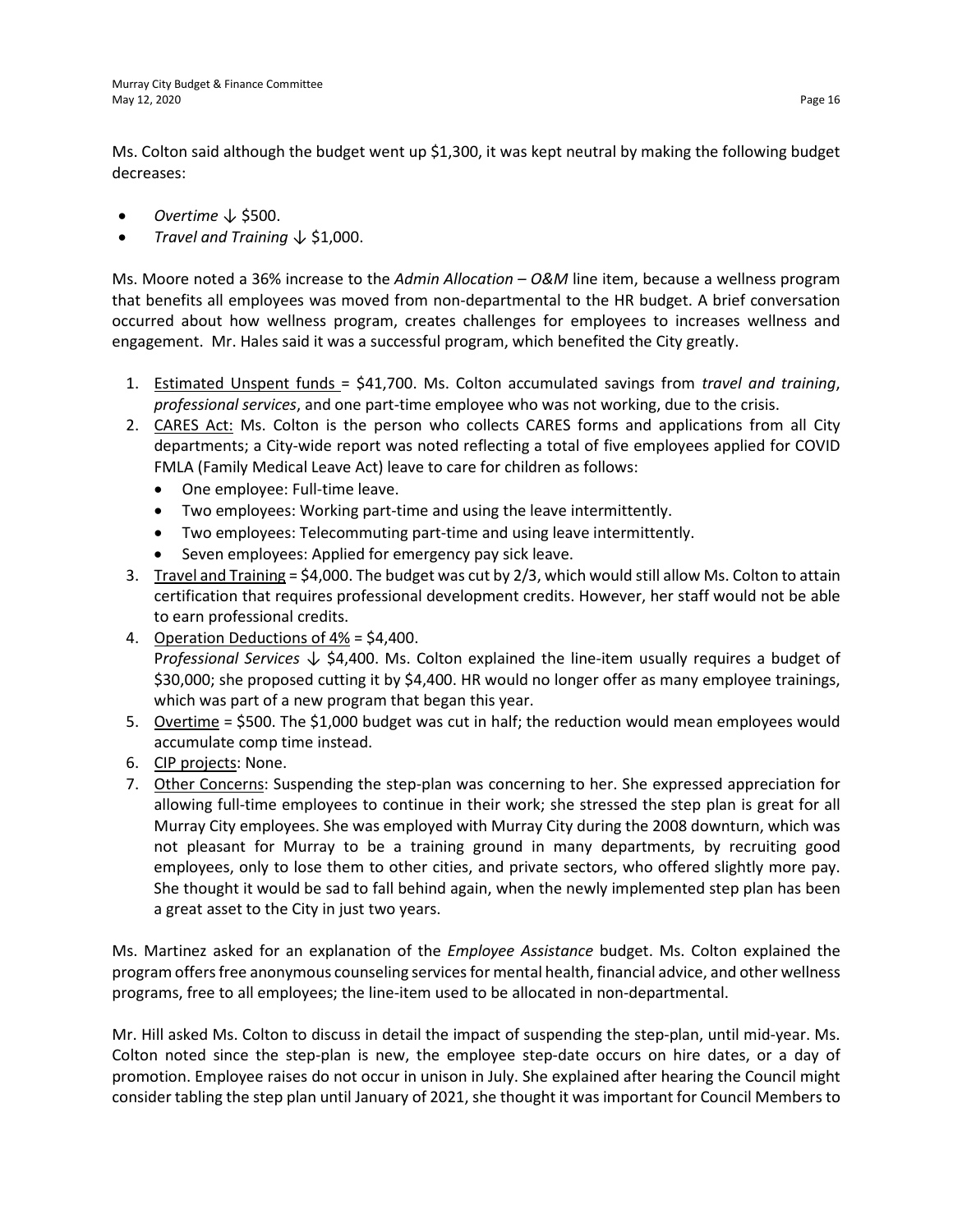understand the ramifications. She confirmed 192 employees have step dates that occur between July 1 and December 31; and 77 employees have step-dates between January 1 and June 1. By nature of the step plan, it cannot be partially funded, because it would not be fair to move 77 employees up on their step date –at the six month mark. Increases would have to be applied retroactively to the 192 employees who were due for an increase in the prior six months.

Ms. Turner asked if suspending increases for one year would solve the matter. Ms. Colton confirmed the plan would need to be funded for the entire full year, or not at all; it is not a six month program.

Ms. Dominguez asked how many employees would be affected. Ms. Colton reported 269 full-time employees.

Mr. Cox commended Ms. Colton for carefully considering her budget cuts; he thought it was important to keep a minimum of overtime in place for emergencies. He asked if health care options were ever put out to bid, and when did that process occur. Ms. Colton confirmed her staff manages the process in house; at one time she considered attaining a brokerage service, however, the cost was significant. She reported heavy hit areas when large claims occurred over past years, which was not conducive for taking healthcare costs out to bid. In hopes of showing three good solid years of trending downward, another significant spike occurred. She monitors the situation frequently, so taking benefits out to bid again was not out of the question. Most recently, she ran a survey with other neighboring cities, where she found Murray's rates are right in line with other cities; and medical and dental rate increases are right on trend, as well. Mr. Cox was appreciative.

Ms. Dominguez asked what type of pay scale system was in place prior to the step-plan; and, after the recession of 2008. Ms. Colton explained it was a grade system where each year employees, depending on where merit increases were set for the year, would receive a raise accordingly. Once the recession hit, no COLA (Cost of Living Adjustment), or merit increases were given; employees remained at the percentage pay, and all ultimately sank to the bottom of their range over time and stayed at those levels for several more years.

Ms. Dominguez asked worst case scenario, what would occur if step-plan increases were frozen for one year. Ms. Colton thought the biggest result would be poor moral that could push employees to leave jobs again, once they understand there is a pay freeze. The worry would be knowing wages could remain stagnant for multiple years like before. In addition, new hires would have to be placed with caution into the step-plan, not to cause compression issues that occurred in the past.

Ms. Dominguez expressed concern about current employees on the step plan, eventually having ill feelings towards new hires making the same amount in pay. Ms. Colton confirmed a freeze would affect levels of seniority, which would tend to cause ill feelings when new hires make the equivalent of a seasoned employee- who had pay frozen. Ms. Colton noted not only were compression issues concerning, but pay scales would have to be reevaluated all over again to match the current levels of pay elsewhere, once the freeze was lifted. As a result, a greater pay increase overall would occur to restore existing employees to accurate pay levels, had pay freezes not be implemented.

Ms. Martinez appreciated concerns about the long-term impact of COVID-19, related to freezing the stepplan, and hiring new employees. What concerned her most was that the virus was not linear, like the 2008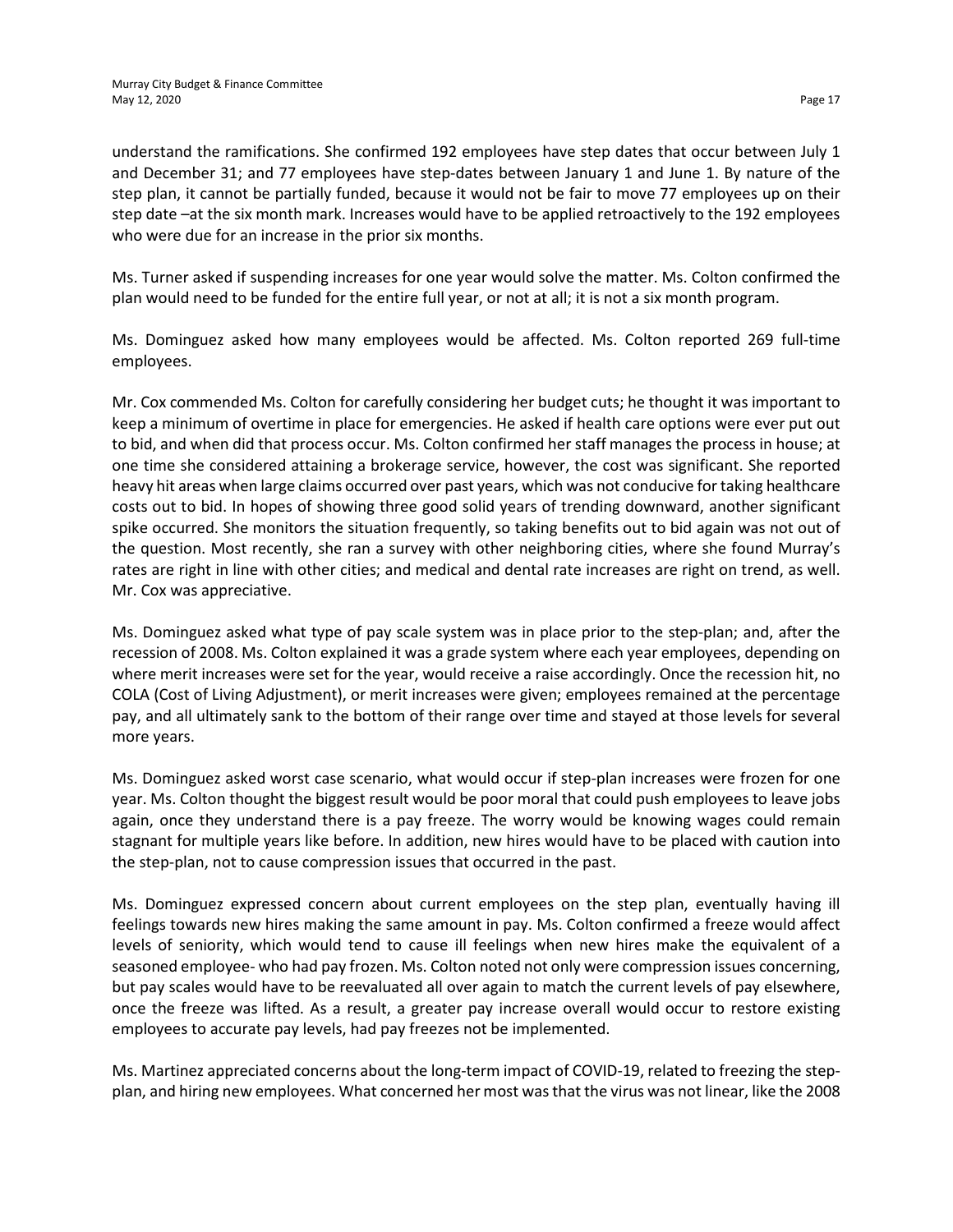recession. Another surge in the virus could occur in two weeks, then again in the fall; and surge again with flu rates in the winter. The potential back and forth made her nervous, noting the cost to fund the stepplan was \$311,087. Therefore, another item she suggested suspending, or freezing was the *payout for Sick Leave* budget, noted as \$204,783. From an HR standpoint, she wondered what implications Ms. Colton saw in freezing that expense, instead of defunding the step-plan. She hated considering cuts to any benefits for City employees; however, she was nervous about making sure reserves could last as many years as possible, if the COVID situation did not improve quickly. Ms. Moore said the benefit of receiving 24 hours of sick pay at the end of the year, could possibly be paid out later in the year, which would affect every employee with over 200 hours of earned sick time. Ms. Colton agreed, however, the benefit was made mandatory, as part of the Utah State Retirement systems, which was calculated as part of retirement benefits.

Mr. Cox asked if the City was contractually bound with the Utah State Retirement system to provide the payout accordingly. Ms. Colton was unsure if payouts could be delayed, since it was a mandatory benefit, but would look into it.

Ms. Turner thought it would be beneficial in knowing if sick leave payouts could be suspended, and asked Ms. Colton to look into the possibilities; the item was placed on contingency.

**MCEA (Murray City Employees Association)** – Ms. Sadler appreciated open lines of communication between the Council, the Administration; and City employees, which was helpful during unprecedented times. With respect, President, Sadler read a letter from MCEA, to the Council. (See Attachment #5)

Ms. Sadler concluded and thanked the Council for facing hard decisions during difficult times. She agreed with Ms. Moore that maintaining the City's workforce was the highest priority, as well as, keeping City services going strong. Recognizing hard times, MCEA was grateful there have been no layoffs so far, and job attached employees would be able to return to work, as specific facilities eventually re-open.

Council Members thanked Ms. Sadler for the thoughtful letter. Ms. Sadler noted upcoming MCEA events were cancelled and she would keep everyone informed as things progress.

Ms. Moore would summarize all unspent dollars reported by all department heads. She pointed out the overall *Estimated Actual* in the Council budget binder was a worst-case scenario because each department head reported more savings than she anticipated. In addition, this year, there would be savings related to salaries estimated at \$1.7 million, due to lengthy vacant positions; PEHP rebates, and Worker's Compensation dividends that still need to be allocated. She would get back to the Council with the savings list, and summary of more accurate payroll expenses at the next budget meeting. She thought it was possible that year end reserves could be as much as 24%; a definite total would not be realized until August of this year.

Ms. Moore continued at length noting vital reasons for funding the step-plan. She said with so many great unknowns next year, it would be a shame not fund the step-plan for one year, because if the budget balances out, the problem to reinstate the step-plan would be a greater problem. She advised it would be a better idea to utilize reserves to fund the step-plan the first year and continue to monitor whether the step plan should be funded next year. The impact of COVID-19 on the budget would be better understood next year, rather than reacting in panic now, because of the current two months. This would allow an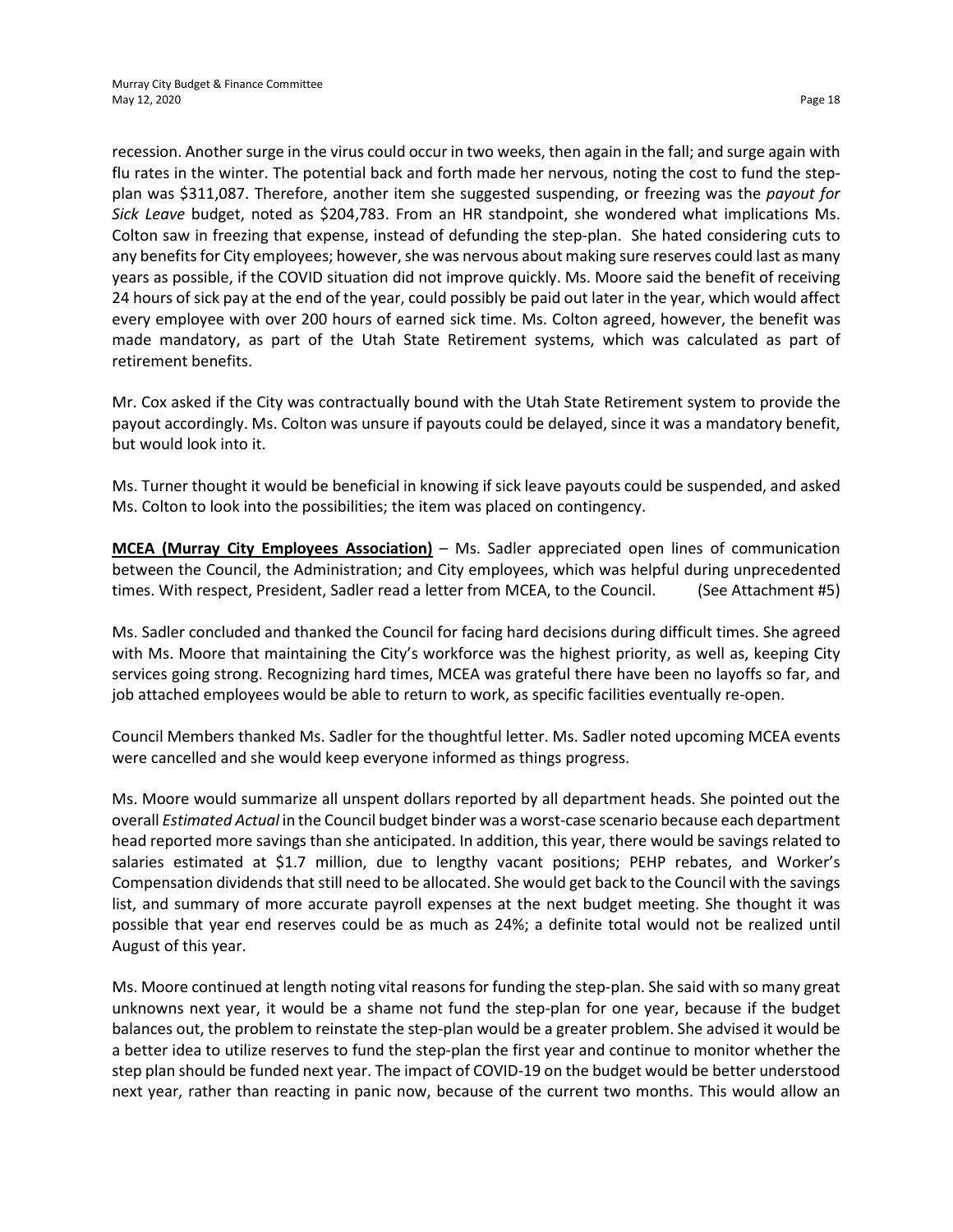entire year to prepare for what COVID- 19 would do to the future budget.

She believed there was a way to find \$377,000 in the General Fund to pay for the step-plan. She noted it was possible that savings achieved this year, and with use of reserves the step-plan could be funded one more year. Additional reductions could be reanalyzed next year and implement hard budget cuts if necessary, including the step plan; she said there were other options available, such as; re-shopping insurance companies, and adjusting benefit ratios, to mention a few. She said it would be a shame to ruin the almost three years of good employee morale achieved, which would start all over again should wage increases be suspended. She realized the Council would make the decisions they wanted, they could cut budgets and the step plan, as they desired and she would write the budget accordingly. She affirmed the Council had ideas, and she would include a new report reflecting the total savings, as part of the contingency to be reviewed on May 15, 2020. She hoped final decisions would be made carefully to reevaluate all budget cuts; she appreciated the Council considering her thoughts. She noted a great deal of savings already occurred the moment Mayor Camp requested that spending be reduced by department. She would send all updated information in an email once she recalculated all that had been considered.

Mr. Cox appreciated Ms. Moore's analysis and hard work and looked forward to reviewing the new savings total.

Ms. Turner said none of the Council wanted to suspend the step plan and now realized how important it is to maintain; if they could avoid using reserves, they would be happiest.

Ms. Dominguez said she is obligated to Murray citizens that elected her to have hard conversations and make these decisions. She said it was easy to tell her constituents the City would be fine, however, it is for citizens that the Council must look into the budget on a deeper level, and understand concerns of City staff. She appreciated the work everyone had done, and hoped to find a short term solution for now. She agreed having those updated numbers would be helpful in her decision.

Ms. Moore realized one immediate option to solve the matter quickly. She noted the .2% option sales tax revenue, which is transferred to the Capital Projects Fund; she could decrease the transfer by \$377,000 and transfer that amount to the General Fund, which would fund the step-plan for one more year. This would slightly lessen the allocation to be used for future capital projects, but at this point most projects are unknown, or on hold, and would not be determined until next year- or until the impact of COVID-19 could be realized. She noted the virus could definitely spike again, according to science reports she was reading; however, she was doubtful that cities and economies would be shutting down again. She said the reduction would not happen every year; it would not hurt the current capital funds project list, and she could do it immediately.

Ms. Turner approved and asked Ms. Moore to crunch those numbers and include exact calculations in her next report on May 15, 2020.

Mr. Hales agreed reducing the .2% sales tax revenue dollar transfer was a good idea, and helpful in funding the step-plan. He thanked all department heads for their diligence and thought the exercise was good for him to see what department heads are able, and willing to cut; he asked for Mayor Camp's thoughts.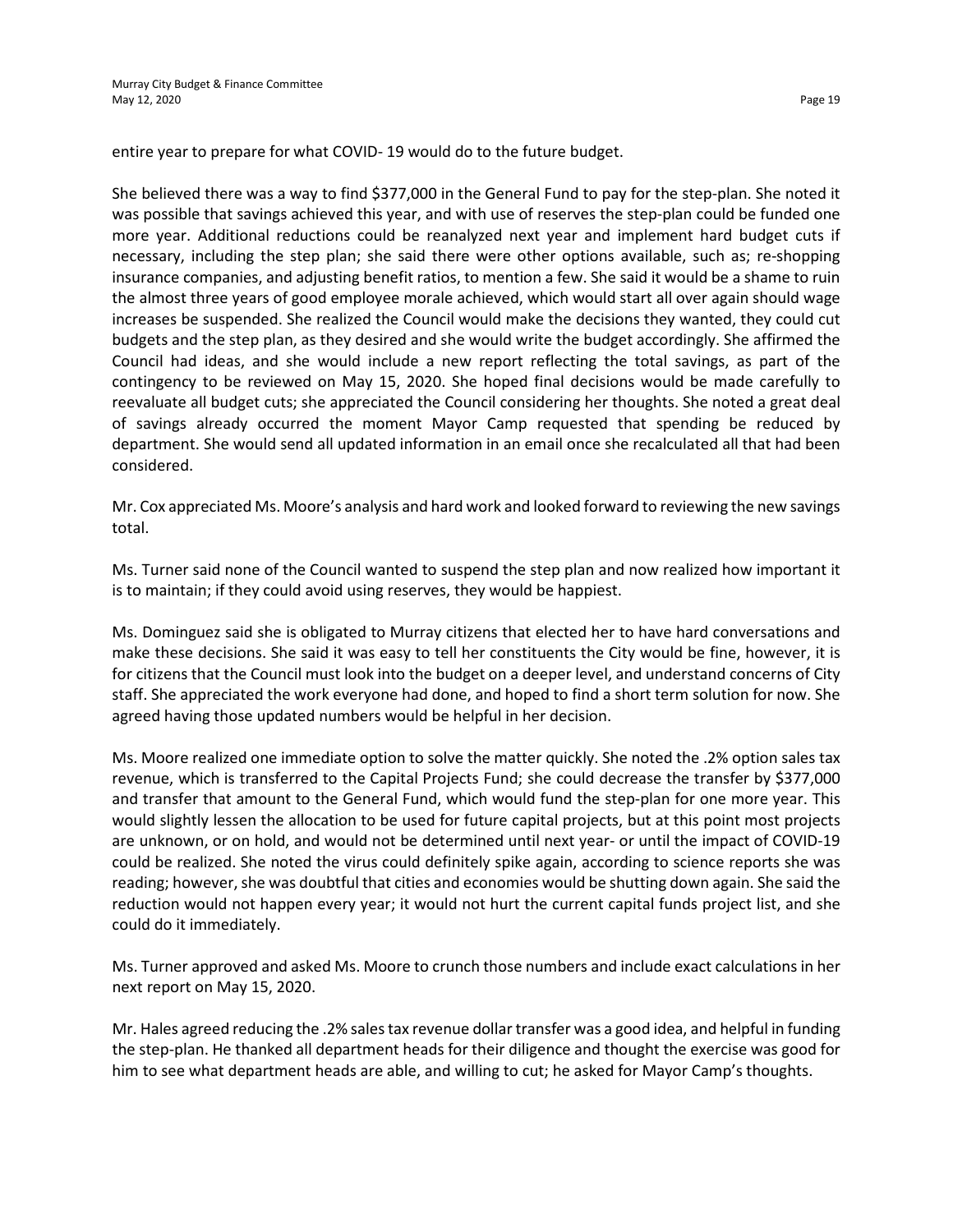Mayor Camp expressed appreciation to all department heads who worked very hard on the requests. He said looking at the exercise, he thought analyzing numbers would have been easier than getting deep into the weeds of the discussion. He said the exercise served its purpose, and Mr. Hill would forward the report. He thought many great points were made, and agreed the City is up against an unknown, and it is a different situation than the past recession. He thanked the Council as well, for putting in the work with a tough budget. As a former Council Member he understood and identified with hard budget decisions they would be making. He agreed there should be a way to save the step plan and looked forward to the discussion on Friday. He welcomed Council Members to contact him or Ms. Moore with any further questions they might have before the next budget meeting.

Ms. Martinez thanked all department heads for their time, and participation; she thought it was important to get into the weeds of things, and due process was important to make sure the Council did everything possible to protect employees, and City services. It was important for her to feel confident in telling residents and the community that the Council did everything they could with the information they have today. As everyone had said, times are uncertain, and she appreciated patience as they work through the process. She wanted department heads to know they are trusted, and the Council values all employees. She noted family and friends who do not work for cities or the State who lost their jobs. Therefore, her intent was not to take anything for granted, but to be diligent, and careful while analyzing all the information, while valuing Murray City employees.

The contingency list was reviewed:

- City-wide step plan increases.
- Streets Division *Professional Services.*
- Enterprise Funds 4% Decreases Should budgets be reduced.
- Travel and Training Review of all required training and certifications.
- Power Fund transfer to the GF Discussion only.
- City Council *Travel, benefits, and meals.*
- Citywide *Sick Leave Payout*.
- Updated report from Ms. Moore Totals on both 4% reductions, and travel reductions.

Ms. Turner appreciated all feedback and support, and reiterated the task to reduce spending was not easy; she appreciated everyone being patient as the Council carefully considered all budget options. The Council would return to discuss the contingency list on May 15, 2020.

Adjournment: 4:36 p.m.

**Pattie Johnson Council Office Administrator II**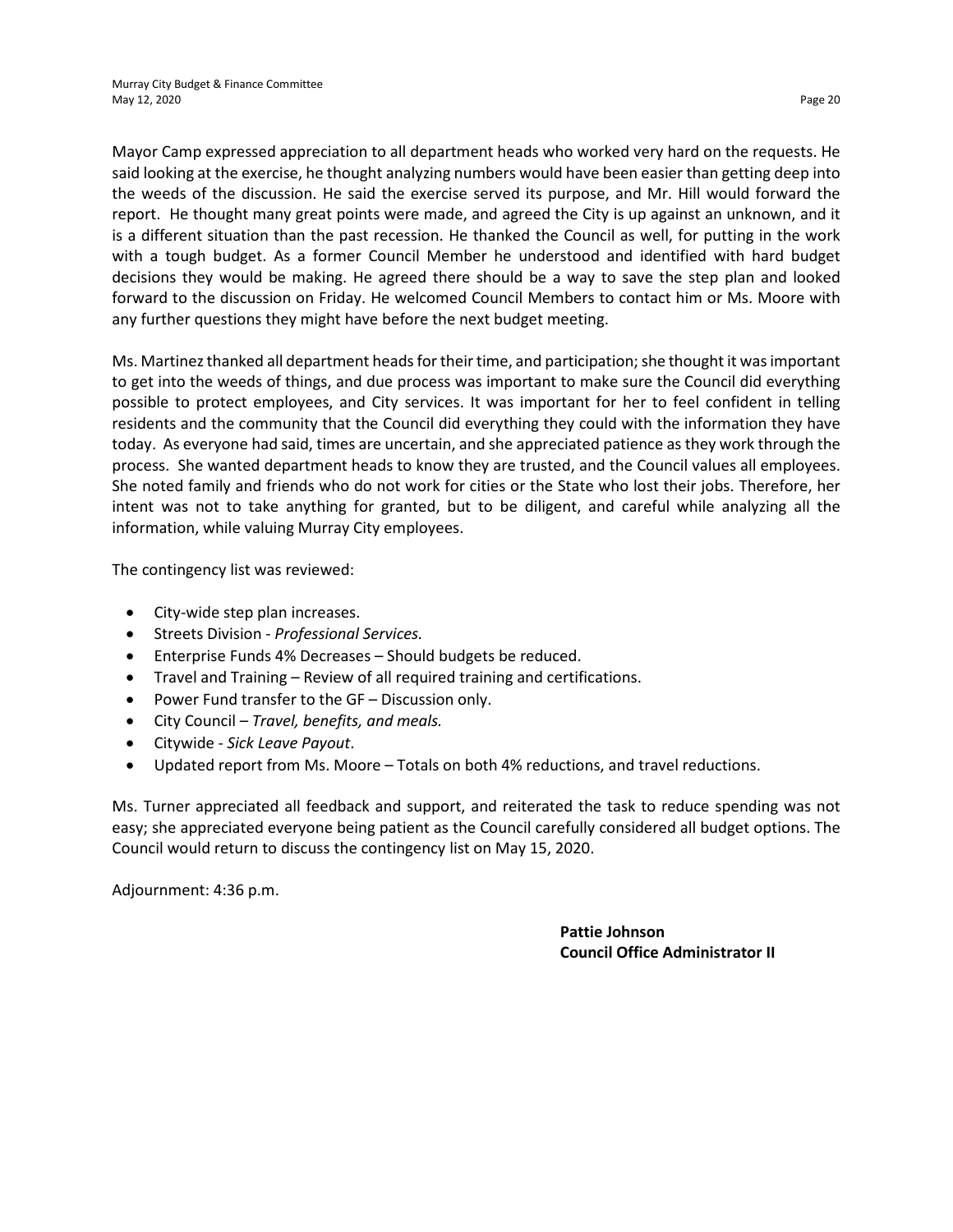# **ATTACHMENT#1**

 $\mathcal{J}$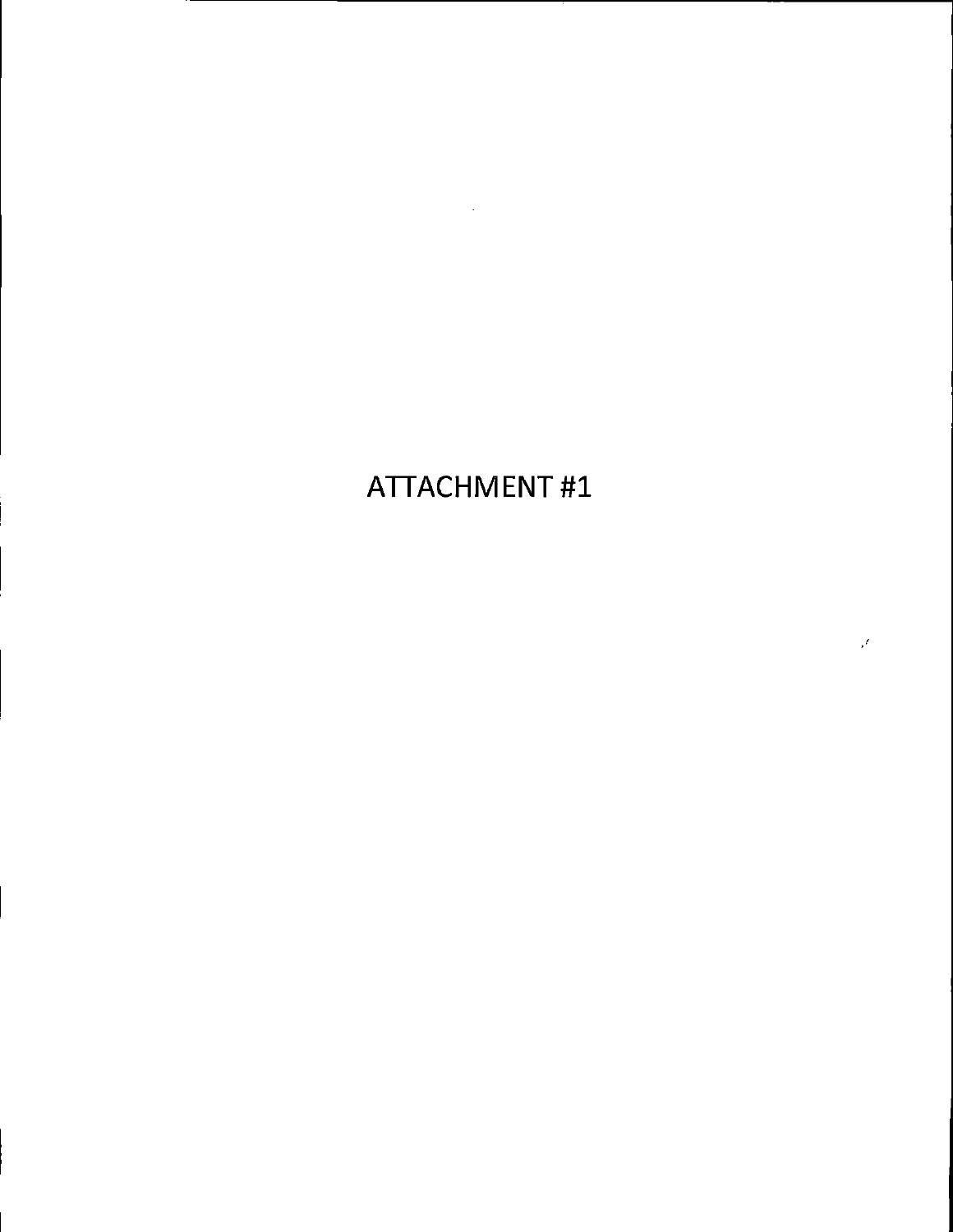**Power Department Response** 

 $\hat{\mathbf{r}}$  ,  $\mathbf{r}_{\text{max}}$  ,

# 1- What amounts will be unspent in this budget?

|                 | amount projected to be unspent |                        |  |  |  |  |
|-----------------|--------------------------------|------------------------|--|--|--|--|
| Administration  | \$95,400                       |                        |  |  |  |  |
| Engineering     | 31,100                         |                        |  |  |  |  |
| Distribution    | 566,378                        |                        |  |  |  |  |
| Dispatch        |                                | (\$39,300) - overspent |  |  |  |  |
| Arhorists       | 153,900                        |                        |  |  |  |  |
| Metering        | 17,600                         |                        |  |  |  |  |
| NERC/Compliance | 7,500                          |                        |  |  |  |  |

**TOTAL** \$832,540

## 2- CARES Act

Robyn will handle this. We have no active COVID tested employees. We have two employees that have exercised the privilege to stay at home as needed to tend children.

#### 3- Travel and certification requirements

We have two apprentice linemen that will continue their training. The requirement is about \$2,000.

We have NERC certification that needs to be active at about \$10,000 annual cost.

We have some arborist training and certification that is needed as well at \$2,000

This totals to \$14,000 in ongoing needs.

#### 4- Four percent decrease in operation

Not counting our PILOT, power purchases and our capital expenses, the Power Fund operations has a \$6.955 million projection. Four percent of that total is \$278,000.

Proposed expenditure cut to reach the \$278,000 include:

Administration decrease of \$20,000 with the intent to cancel Public Power

Week.

Engineering decrease of \$13,000 from professional services line item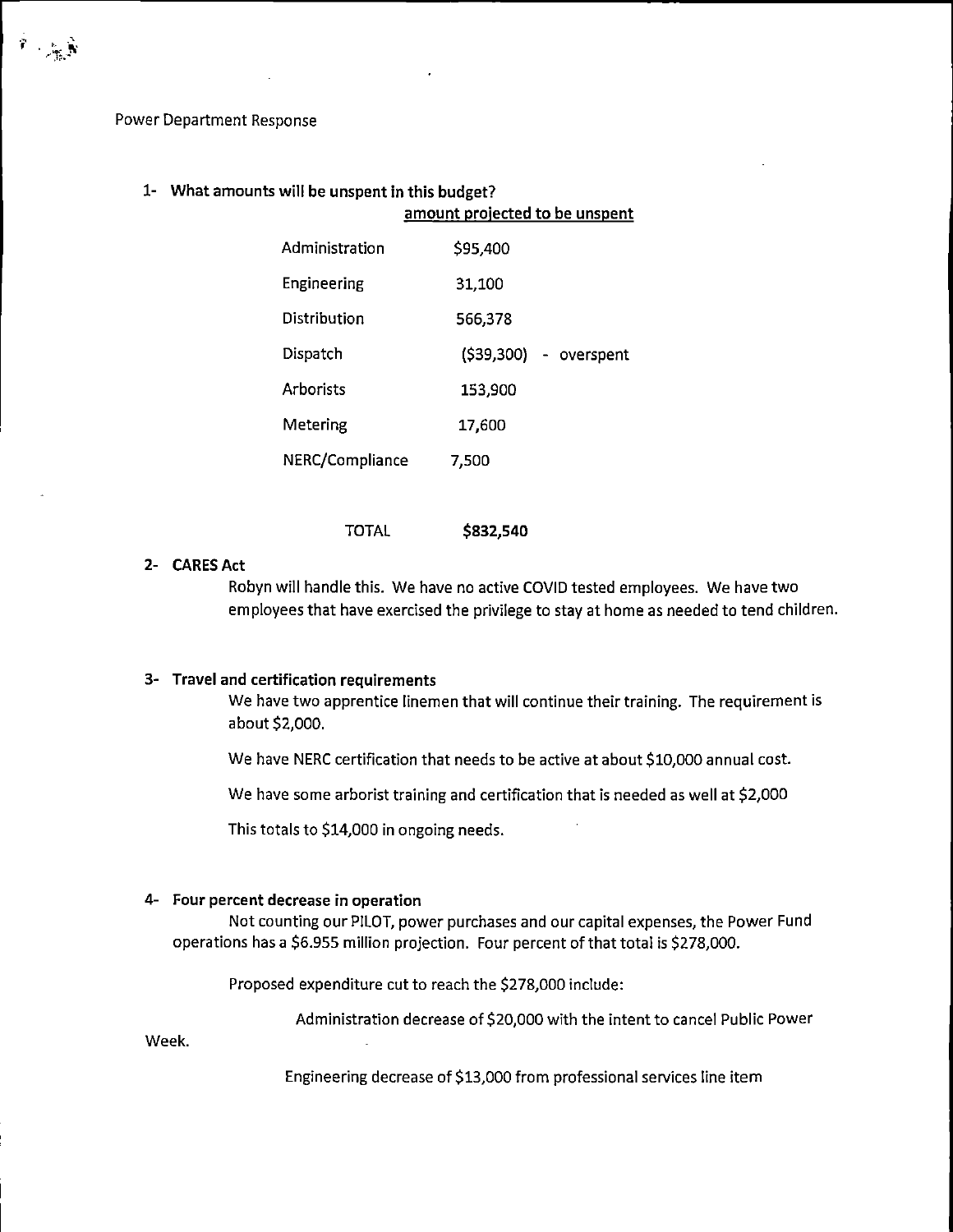Operation decrease of \$220,000 in traffic signal maintenance and di-electric testing needs

Dispatch decrease of \$25,000 in the software maintenance contract

## 5- Overtime decrease

ï

 $\hat{\mathbf{c}}_k$ 

Power department has four positions on continual standby - all year long. We have a Lineman, Sub Tech, Arborist and a Warehouse/Inventory person on call. We are also on call for emergency Blue Staking and other Department activities and call outs. Our present OT budget is \$285,000 annually. We can cut that by \$19,000 (to \$266,000) by suspending Public Power Night, some Arbor day activities and the Fun Days celebration.

#### 6- CIP projects

Power Fund projects \$1.63 million in capital projects. Equipment is projected to cost \$430,000. Infrastructure expense will be \$1.1 million (hydro penstock and substation work). And \$100,000 is the projected expense in buildings.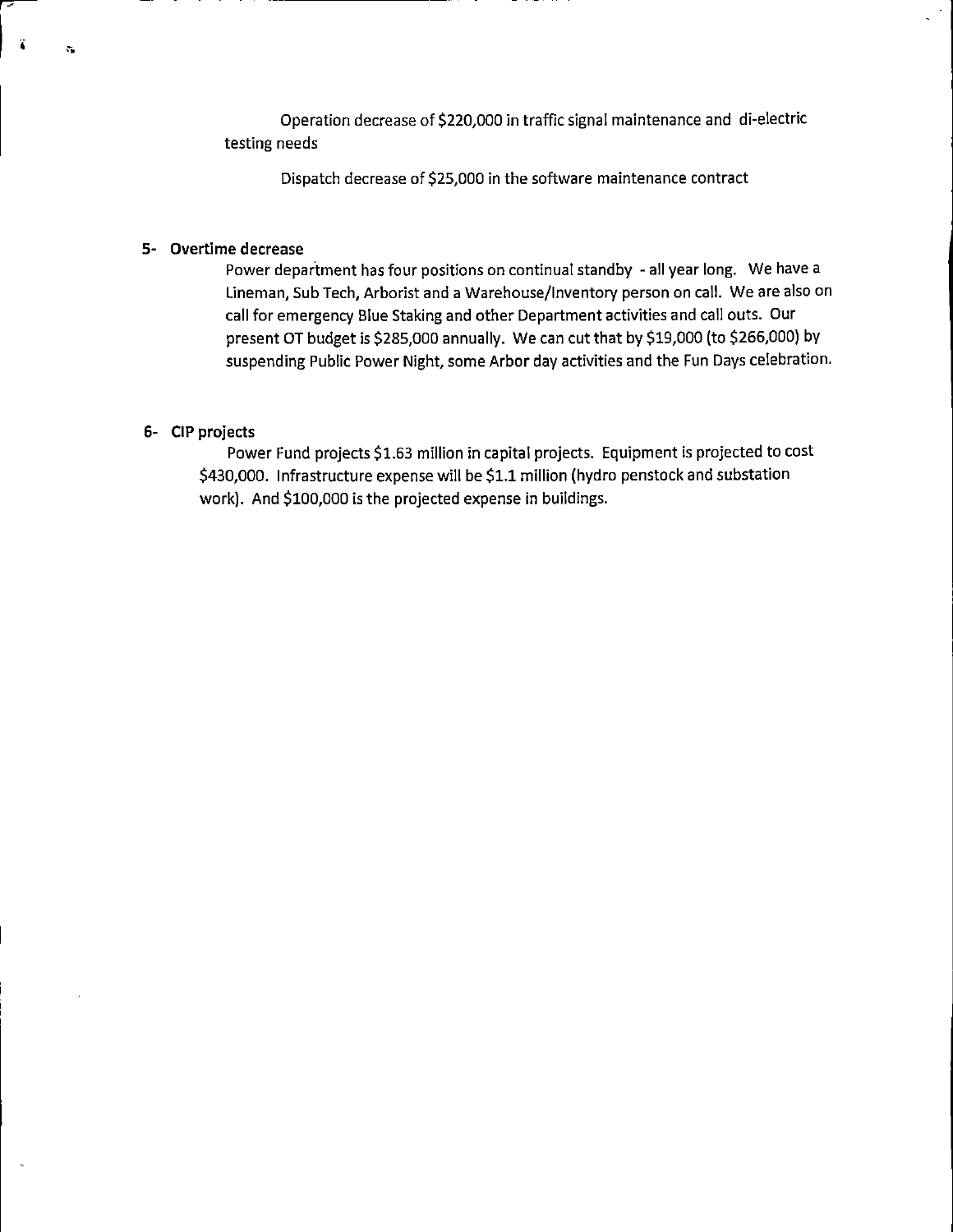# **ATTACHMENT#2**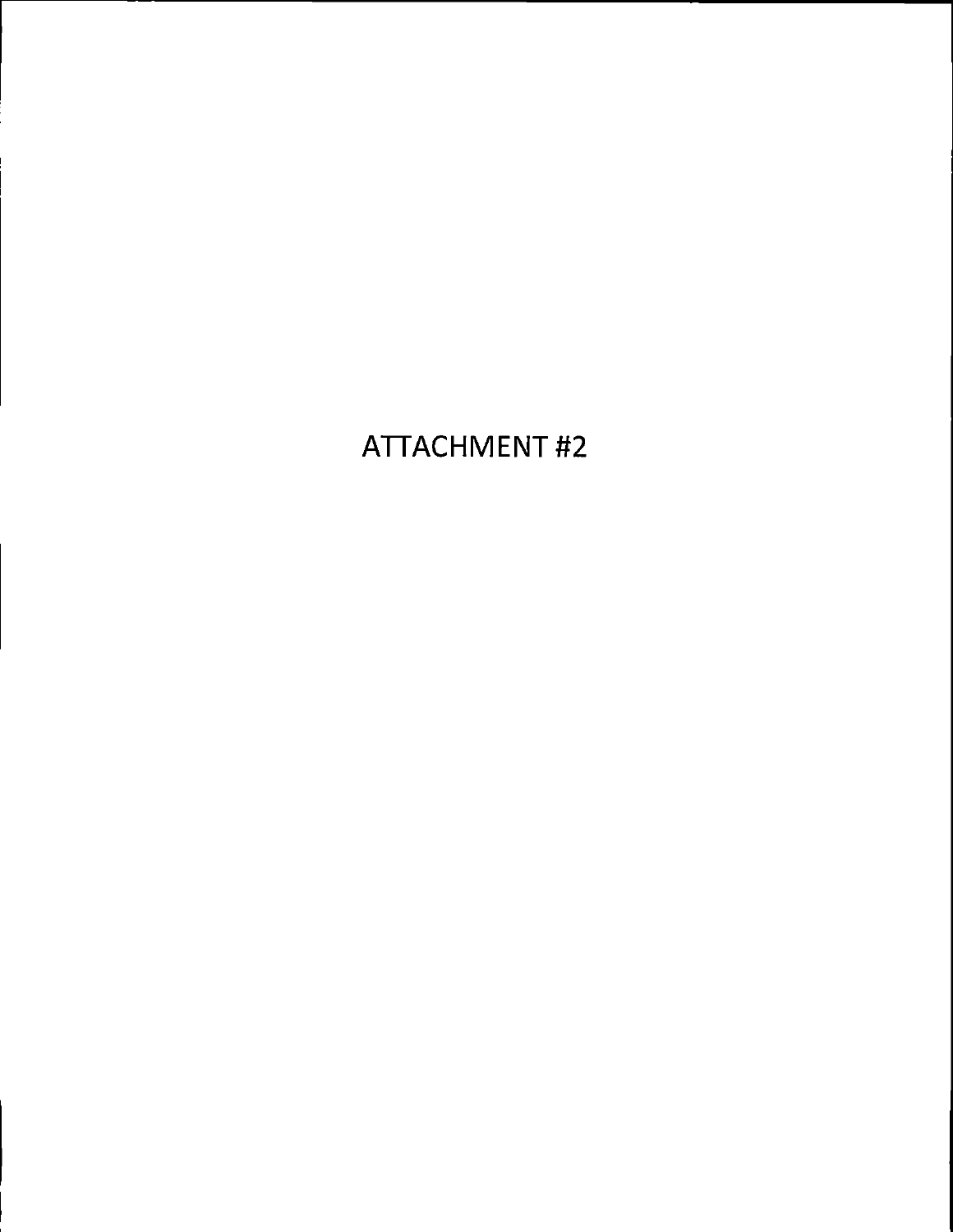

 $\mathcal{U}$  and  $\mathcal{U}$ 

**MURRAY CITY CORPORATION** 

COMMUNITY & ECONOMIC DEVELOPMENT

| TO:          | <b>Mayor Blair Camp</b>                                      |
|--------------|--------------------------------------------------------------|
| <b>FROM:</b> | Melinda Greenwood, Community & Economic Development Director |
| DATE:        | May 11, 2020                                                 |
| RE:          | Response to City Council Budget Requests Dated May 4, 2020   |

On May 4, 2020, the City Council requested budget information from each department in response to impacts of COVID-19 on the current year's budget. The Council also asked for information on how to address impacts for the budget year starting July 1, 2020. My response to those questions is detailed below.

## 1. FY 2020 Unspent Funds

Estimated unexpended budget for each of my divisions is as follows:

#### a. 1301 (CED) - \$22,412.51

The bulk of this is salary savings from the Economic Development Specialist position which was budgeted July 1, 2019 but was not filled until December 2019.

## b.  $1306$  (Building)  $-577,600.34$

The majority of this is salary savings from vacant positions. We have a part time Plans Examiner position budgeted at \$34,190 annually which has not been filled. Additionally, we have had two vacancies with Building Inspectors, one who left in March and one who left in April. We have been unable to find a suitable candidate to hire replacements and are utilizing our contracted services with WC3 to bridge the gap.

## c. 1307 (Planning)  $- $63,087.77$

The main portion of this is salary savings from an employee retirement from the Business License Specialist position at the end of February 2020. After an internal employee was promoted to fill that position, we have had a vacant Office Administrator II position which we have chosen not to fill based on budgetary concerns regarding COVID-19.

## 2. CARES Act

CED does not currently have any employees impacted by COVID-19.

## 3. Critical Training Budget

a.  $10-1301-42125 - $2,000$  (CED)

No employees in this division have required certifications or licensing. If staff do not attend any training sessions or classes, the full \$2,000 could be unspent.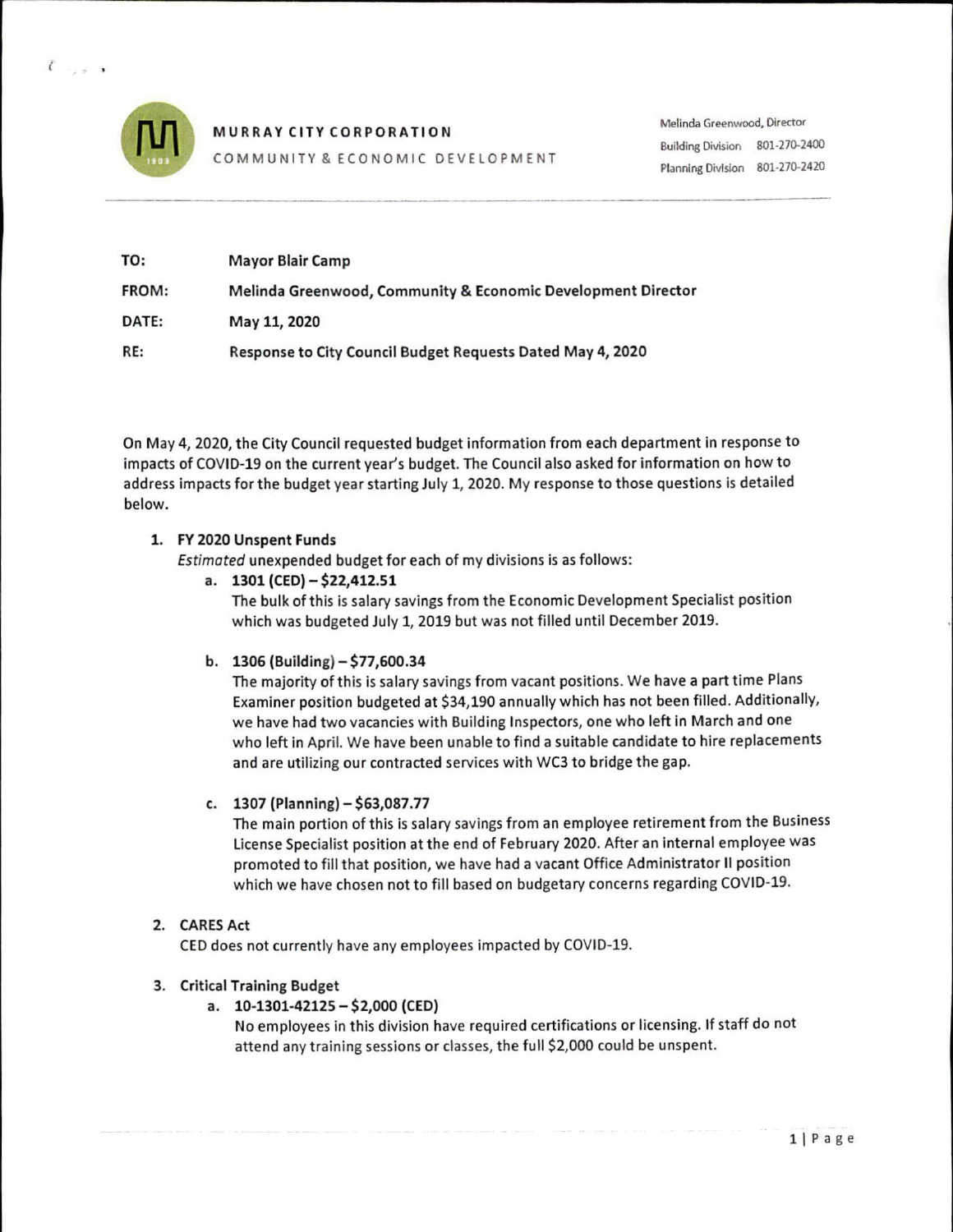#### b.  $10-1306-42125 - 57,000$  (Building)

The most critical certifications in CED are those of our building inspectors and plans examiners. These positions have mandated on-going training to maintain their licensing and certifications. The amount of training varies based on the certifications each employee holds but is estimated at 36 hours of training annually per employee and six positions in our division must hold certifications. Most required classes can be attended locally along the Wasatch Front though there have been annual conferences held in St. George.

If classes are attended locally, we could reasonably reduce our expenses by ~20% (\$1,400) for this line item.

#### c.  $10-1307-42125 - $9,500$  (Planning)

We have one employee who is required to obtain their Utah Business License Association (UBLA) Business License Official certification within the next two years. To accomplish this, attendance at the annual UBLA conference will be required. It is questionable as to whether the training conference will even be held this year, but if it is, it typically costs about \$1,200 to attend.

If no other training sessions or classes are attended, line item expenses for Travel & Learning could be as low as \$1,200 with an estimated \$8,300 left unexpended.

#### 4. 4% Operational Cuts

a.  $1301$  (CED)  $-$  \$807.00

The proposed FY2021 operating budget for this fund is \$20,160.00. To achieve a 4% reduction, ~\$807.00 would need to be eliminated from this fund. Feasibly, if minimal expenses occurred in the accounts below, a 4% savings could be realized.

|                             | <b>CEAccount. ALL SEARCH LASSES</b> | Budgeted     | Estimated Expenditure Possible Savings |        |
|-----------------------------|-------------------------------------|--------------|----------------------------------------|--------|
| 10-1301-42060 Car Allowance |                                     | 4,200.00     | 4,200.00                               |        |
|                             | 10-1301-42115 Dues & Memberships    | 1,500.00     | 1,300.00                               | 200.00 |
|                             | 10-1301-42125 Travel & Learning     | 2,000.00     | 1,800.00                               | 200.00 |
| 10-1301-42140 Supplies      |                                     | 1,200.00     | 1,000.00                               | 200.00 |
| 10-1301-42180 Miscellaneous |                                     | 1,000,00     | 793.00                                 | 207.00 |
|                             | 10-1302-43000 Professional Services | 1,200.00     | 1,200.00                               |        |
|                             | 10-1301-43202 Contribution - EDCU   | 7,500.00     | 7,500.00                               |        |
| 10-1301-44020 Cell Phone    |                                     | 1,560.00     | 1,560.00                               |        |
| Total                       |                                     | 20,160.00 \$ | 19,353.00                              | 807.00 |
|                             |                                     |              |                                        | 4%     |

## b.  $1306$  (Building)  $-$  \$4,709.00

The proposed FY2021 operating budget for this fund is \$117,710.00. To achieve a 4% reduction, ~\$4,709.00 would need to be eliminated from this fund. With careful attention to expenses, a 4% reduction could be accomplished through minimizing expenses in the supplies and travel/training line items.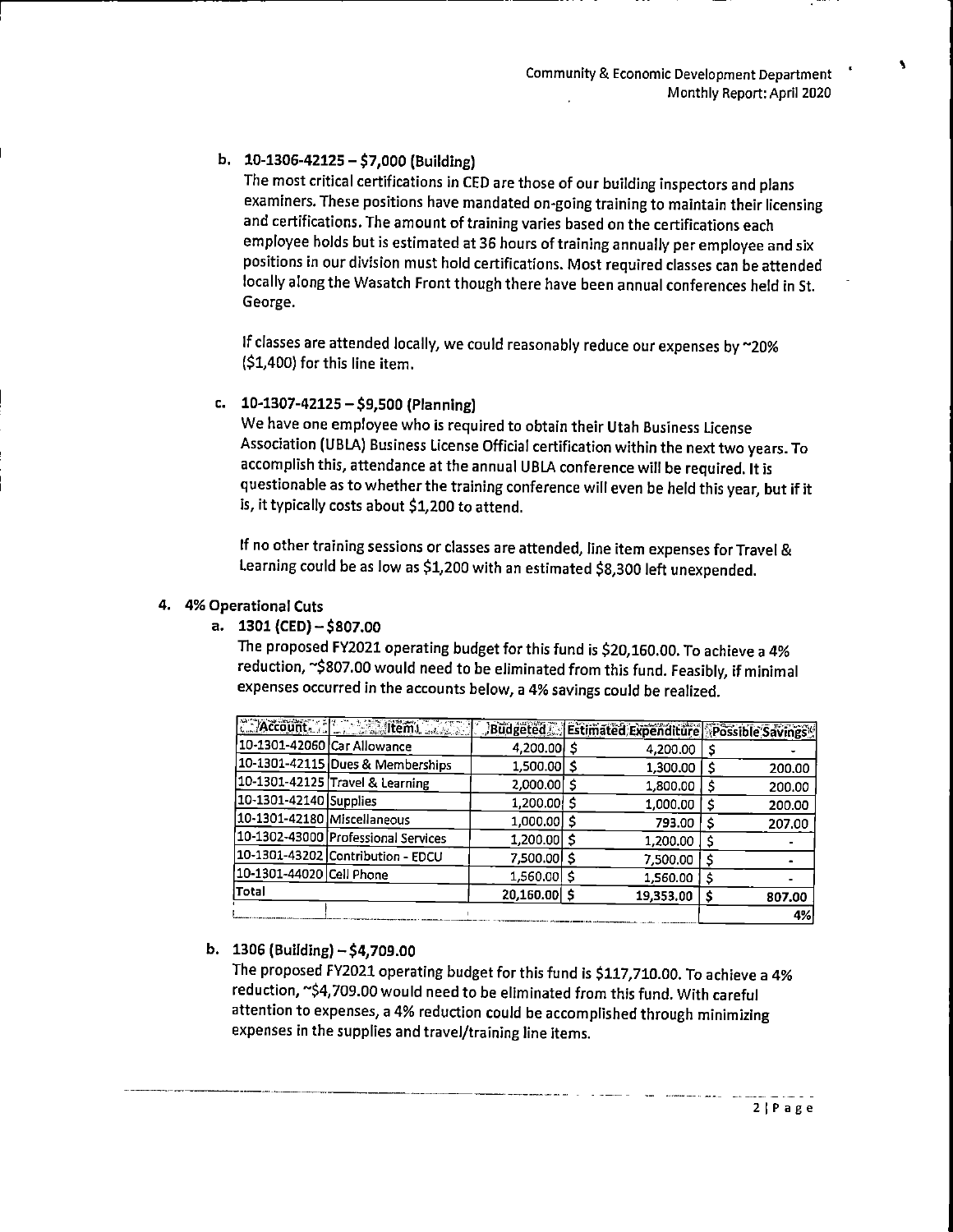$\overline{\mathbf{r}}$ 

| Account                     | <b>William Street Street Service</b> |    |            |    | Budgeted Estimated Expenditure Possible Savings |     |          |
|-----------------------------|--------------------------------------|----|------------|----|-------------------------------------------------|-----|----------|
|                             | 10-1306-42050 Uniform Allowance      | S  | 1,000.00   | S  | 1,000.00                                        | S   |          |
|                             | 10-1306-42110 Books & Subscriptions  | \$ | 2,400.00   | \$ | 2,400.00                                        | Ş   |          |
|                             | 10-1306-42125 Travel & Training      | \$ | 7.000.00   | \$ | 3,500.00                                        | S   | 3,500.00 |
| 10-1306-42140 Supplies      |                                      | Ś  | 9,500.00   | \$ | 8,000,00                                        | Ş   | 1,500.00 |
| 10-1306-42160 Fuel          |                                      | \$ | 3.500.00   | s  | 3,500.00                                        | \$, |          |
|                             | 10-1306-42170 Small Equipment        | \$ | 6,200.00   | \$ | 6,200.00                                        | \$  |          |
| 10-1306-42520 Vehicle Maint |                                      | \$ | 1,700.00   | \$ | 1,700.00                                        | S   |          |
|                             | 10-1306-42535 Software Support       | \$ | 4,510.00   | \$ | 4,510.00                                        | S   |          |
|                             | 10-1306-42730 Credit Card Fees       | \$ | 5,500.00   | \$ | 5,500.00                                        | S   |          |
|                             | 10-1306-43000 Professional Services  | \$ | 70,000.00  | \$ | 70,000.00                                       |     |          |
| 10-1306-44020 Cell Phone    |                                      | \$ | 6,400.00   | \$ | 6,400.00                                        | S   |          |
| Total                       |                                      | s  | 117,710.00 | \$ | 112,710.00                                      | s   | 5,000.00 |
|                             |                                      |    |            |    |                                                 |     | 4%       |

Additionally, there is likely to be salary savings in the administrative allocation portion of the budget due to the vacancies and the difficulties to fill Inspector positions.

#### c. 1307 (Planning)  $-$  \$3,389.00

The proposed FY2021 budget for this fund is \$84,690.00. To achieve a 4% reduction, ~\$3,388.00 of expenses would need to be eliminated from this fund. The Planning Division has a few line items which could make up a substantial amount towards a 4% reduction. At this time, we do not have any planned projects for professional services but need to keep some balance as this line pays for assessments we must do when residential treatment facility applications are received. It is expected that travel and training will likely be limited to local classes which will result in savings.

| 10-1307-42120 Public Notices |                                       | \$ | 2,000.00  | Ś  | 2,000.00  | Ś  |          |
|------------------------------|---------------------------------------|----|-----------|----|-----------|----|----------|
|                              | 10-1307-42125 Travel & Learning       | s  | 9,500.00  | \$ | 9.000.00  | s  | 500.00   |
| 10-1307-42140 Supplies       |                                       | s  | 5,300.00  | Ś  | 5,300.00  | s  |          |
| 10-1307-42160 Fuel           |                                       | s  | 1,600.00  | Ś  | 1,600.00  | Ŝ  |          |
|                              | 10-1307-42170 Small Equipment         | s  | 6,400.00  | S  | 6,400.00  | Ŝ  |          |
| 10-1307-42180 Miscellaneous  |                                       | s  | 1,500,00  | S  | 1,412.00  | s  | 88.00    |
|                              | 10-1307-42520 Vehicle Maintenance     | S  | 1,500.00  | Ś  | 1,500.00  | s  |          |
|                              | 10-1307-42535 Software Support        | s  | 10,780.00 | S  | 10,780.00 | S  |          |
|                              | 10-1307-42730 Credit Card Fees        | S  | 7.000.00  | \$ | 7,000.00  | S  |          |
|                              | 10-1307-43000 Professional Services   |    | 19,000.00 | Ŝ  | 16,200.00 | s  | 2,800.00 |
|                              | 10-1307-43001 Transcription Service   | Ś. | 500.00    | Ś  | 500.00    | Ŝ  |          |
|                              | 10-1307-43002 Planning Commission Pay | Ś  | 7.500.00  | Ś  | 7,500.00  | Ŝ  |          |
| 10-1307-43101 Weed Control   |                                       | Ś  | 6,500.00  | S  | 6,500.00  | \$ |          |
| 10-1307-44020 Cell Phone     |                                       | Ś  | 1,560.00  | \$ | 1,560.00  | Ś  |          |
| lTotal                       |                                       | s. | 84,690.00 | \$ | 81,302.00 | \$ | 3,388.00 |
|                              |                                       |    |           |    |           |    | 4%       |
|                              |                                       |    |           |    |           |    |          |

In addition, we plan to hold off on hiring the vacant Office Administrator II position, which will allow for salary savings.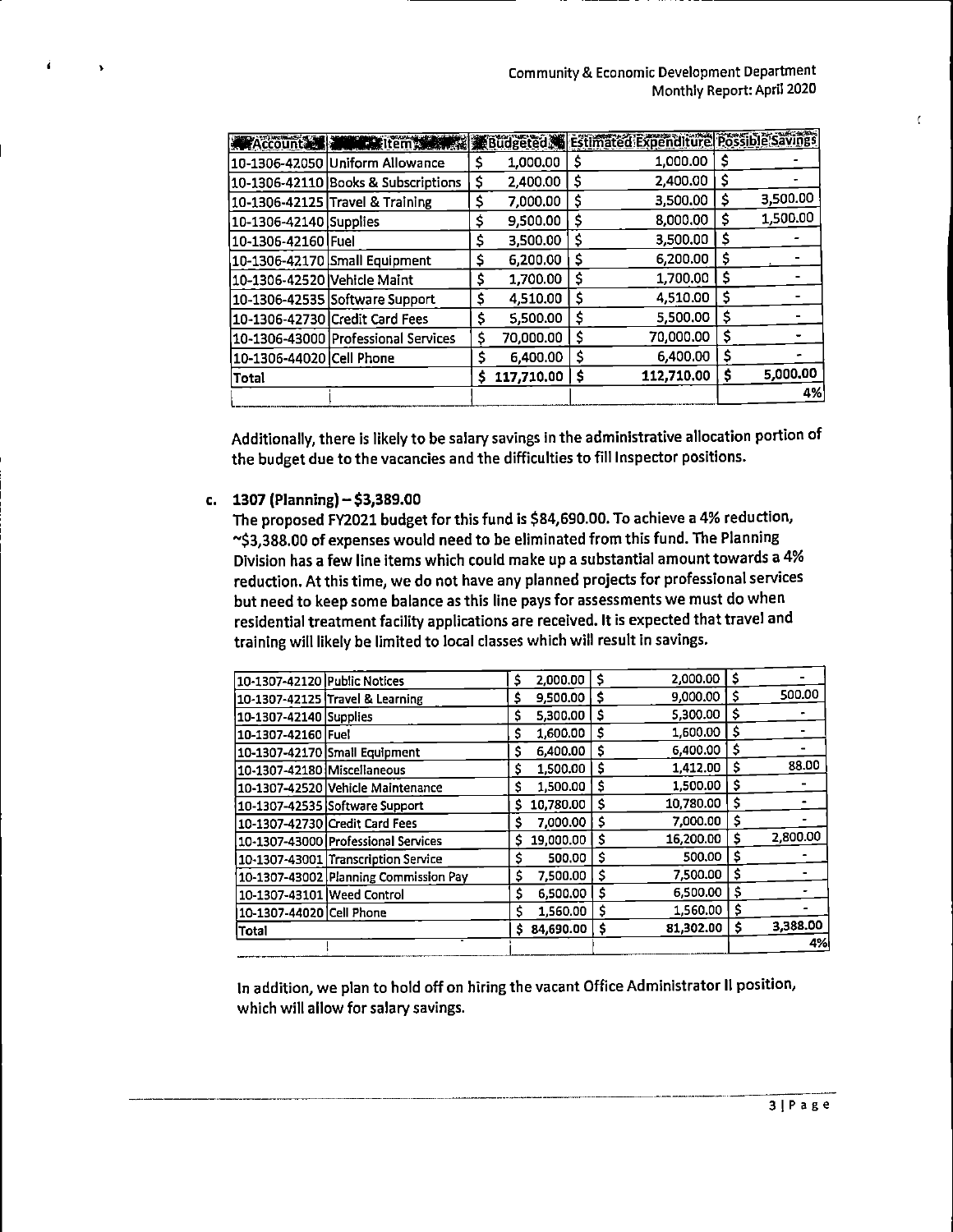#### 5. Overtime Expenses

- a.  $1301$  (CED)  $-50$ There is no overtime budget for this fund.
- b.  $10-1306-41115$  (Building) \$4,000

The overtime budget for Building Division will be difficult to gauge. We currently have two vacant Inspector III positions. Our remaining inspector has been allowed to accrue overtime to compensate for lack of staffing. Building Inspector positions are notoriously difficult to fill so overtime in this division may increase in FY2021 if we are unable to hire qualified building inspectors. However, this expenditure would be offset by salary savings from the two vacant positions.

# c. 10-1307-41115 (Planning)  $- $4,000$

The Planning Division has very little need for overtime budget. With managing hours and flexing out excess hours, this line item could be kept to little or no expense.

## 6. CIP Projects

a. 1301 (CED)

There are no planned CIP projects for this fund.

- b. 10-1306 (Building) There are no planned CIP projects for this fund.
- c. 10-1307-41115 (Planning) There are no planned CIP projects for this fund.

## 7. Other Concerns

Training budgets are often the easiest area to realize cost savings and I believe conference and travel opportunities will be limited in the year to come due to social distancing requirements. I do hope however, that some budget could remain for staff to attend local sessions or webbased training if available. I have found these opportunities create motivation and can keep morale high especially in uncertain times.

It is difficult to predict the future as COVID-19 impacts continue to evolve. My primary concern would be the impact to our work capacity with positions left unfilled. Under previously normal circumstances, the CED department has been adequately staffed. If slower times continue and walk in traffic in Business Licensing is minimal, we will likely be okay with the unfilled Office Administrator II position as we are currently getting Planning staff cross-trained in processing business licensing to help counterbalance the vacancy. Should the workload in Planning or Business Licensing return to pre-COVID-19 levels or substantially increase from where it is at present, I fear we will struggle to keep up.

The workload of Building Division is even more challenging to predict. It is anticipated some slowing in building arena will take place but will lag a bit behind other industries. With two Inspector III vacancies, it is a challenge to keep up with commercial inspections. To offset the workload of the two vacancies we have allowed our remaining inspector to accrue overtime and have increased the use of our contracted inspection services. Unfortunately, contracted